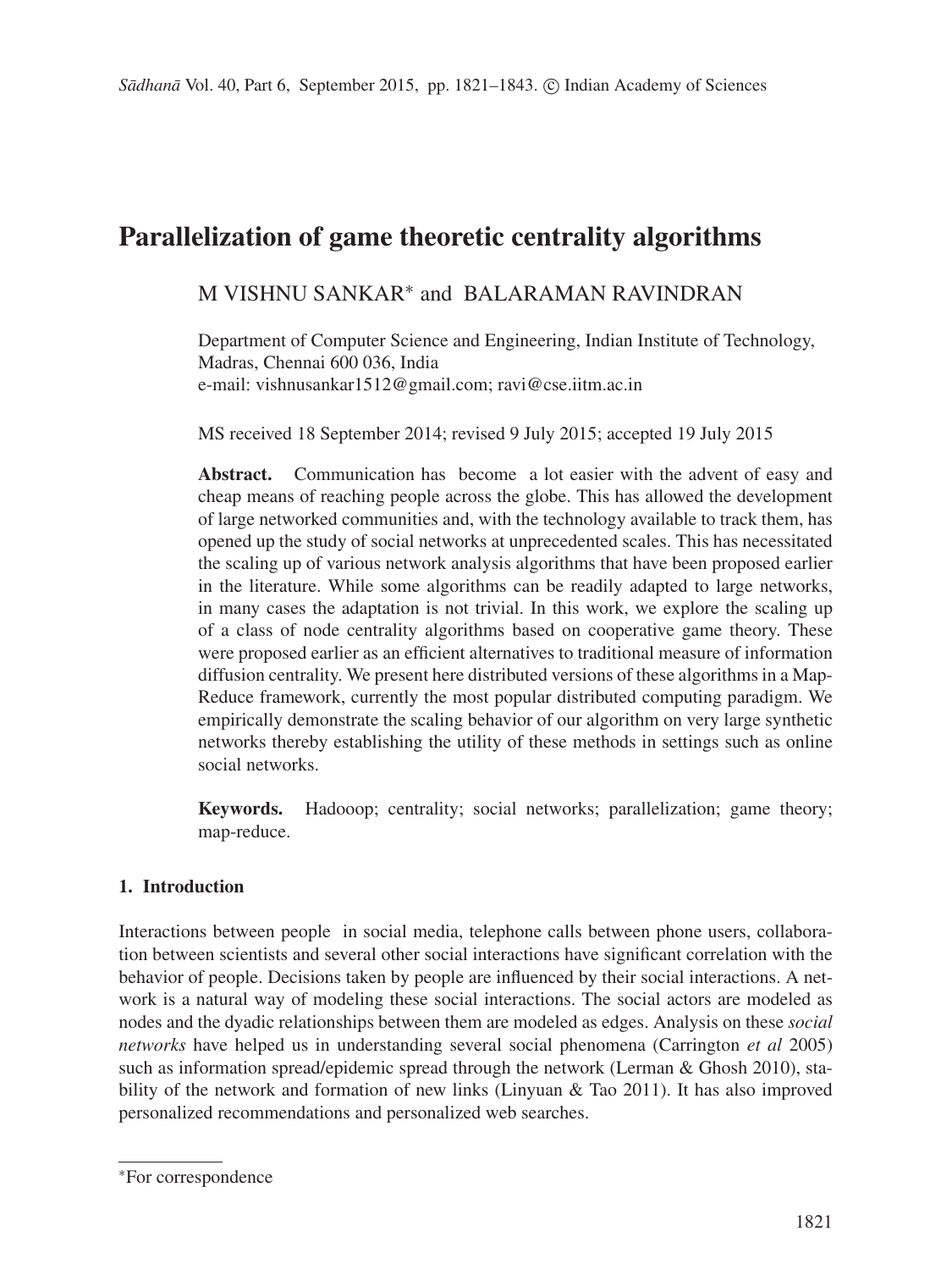### 1822 *M Vishnu Sankar and Balaraman Ravindran*

Finding important nodes/edges in the network is one of the chief challenges addressed by social network analysis. The measure of importance of nodes/edges, known as centrality (Bonacich 1987), varies depending on the context. Generally, a centrality measure which is optimal in one of the context will be sub-optimal in a different context. The popular centrality measures are degree centrality, closeness centrality, betweenness centrality and page rank centrality. Degree centrality of a node is the number of links incident upon that node. It is useful in the context of finding the single node which gets affected by the diffusion of any information in the network. It follows from the fact that the node with high degree centrality has the chance of getting affected from many number of sources. Closeness centrality of a node is the sum of the inverse of the shortest distance from the node to every other node in the network. In applications such as package delivery, a node with high closeness centrality can be considered as the central point. Betweenness centrality of an edge is the fraction of shortest paths between all pairs of nodes in the network that passes through this edge. A node with high betweenness centrality will typically be the one which acts as a bridge between many pairs of nodes. Page rank centrality of a node depends on the number and the quality of the neighbors who have links to the node. One of the popular applications of page rank centrality is finding the relevant page from the web.

Information cascade is another important context of measurement of centrality. The behavior of the neighbors influences the behavior of an individual to a larger extent. It is useful in several application such as viral marketing where the initial set of influencers determine the success (Bass 1969; Brown & Reingen 1987; Domingos & Richardson 2001; Richardson & Domingos 2002), identification of critical nodes in a power systems where the failure of a critical node may cause a cascading failure leading to failure of the entire network (Asavathiratham *et al* 2001), in modeling the epidemic spread and in finding the critical nodes in computer networking. The traditional centrality measures do not consider the collective importance of nodes and hence fail to identify optimal nodes in the context of information diffusion. A greedy algorithm was introduced and was proven to model the context of information cascade better than the traditional centrality measures (Kempe *et al* 2003). But, greedy algorithm is of exponential complexity and hence it cannot be applied on large networks. Game theoretic centrality algorithms model the importance of nodes when combined with other nodes in the network (Narayanam & Narahari 2008, 2011). This makes it suitable to be applied in the context of information diffusion. Polynomial time algorithms to compute game theoretic centrality were introduced by Tomasz Michalak *et al* (2013).

Huge volume of data is being generated by online social media, online businesses, scientific research, etc. (McKinsey Global Institute 2011). As of 2013, Netflix was having 3.14 PB of videos and Facebook was having 240 billion photos. The capacity of the world to exchange information was 281 PB in 1986, 471 PB in 1993, 2200 PB in 2000 and 65000 PB in 2007 (Hilbert & Löpez 2011). Further, the availability of easy tracking mechanisms of these interactions has led to the development of huge networks. With the advent of technologies, we are able to store these very large amount of data. The network size have grown by leaps and bounds that even small order polynomial time algorithms need to be parallelized to have a better scaling behavior. In this article, we introduce the techniques to parallelize the game theoretic centrality algorithms.

There are many parallelization frameworks available to parallelize graph algorithms. We chose map-reduce technique to parallelize our algorithms. As of 2013, more than half of the fortune 50 companies use map-reduce. Facebook uses map-reduce cluster to process 100 PB of data which is the largest in the world by 2013. It is also available commercially in cloud under the names Elastic map-reduce and Azure HDInsight offered by Amazon and Microsoft, respectively. Apart from being widely used, it has other advantages such as easy to use, fault tolerance, high scalability, etc.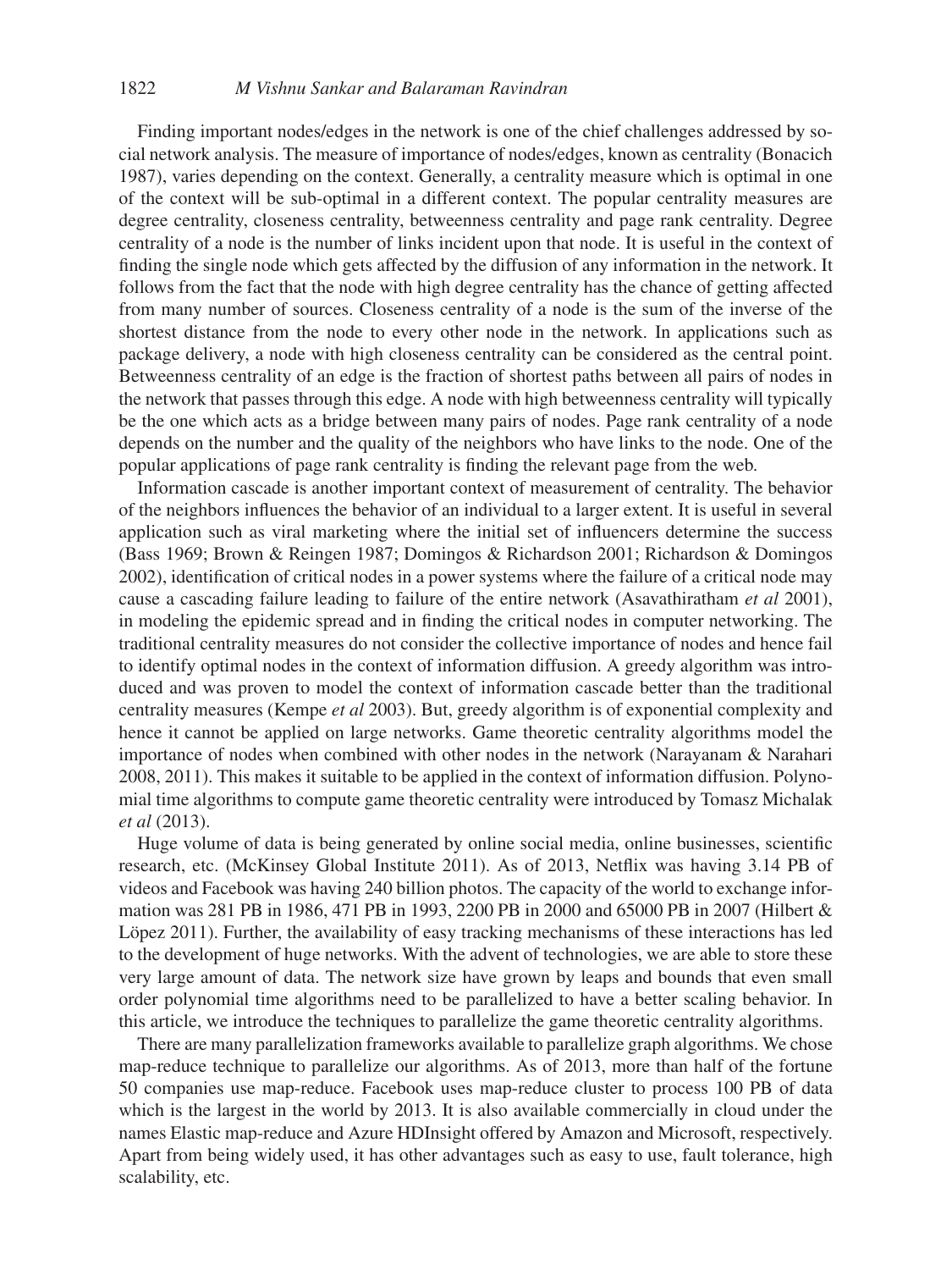Rest of the paper is organized as follows. In section 2, we give a brief overview of map-reduce programming model and hadoop. In section 3, we present the challenges in the parallelization using hadoop. In section 4, we present the five game-theoretic centrality algorithms proposed in Tomasz Michalak *et al* (2013) and the techniques to parallelize these algorithms in hadoop. In section 5, we evaluate the performance of our parallelized algorithms using the synthetic and real world data sets. Conclusions are provided in section 6.

#### **2. Map-reduce and Hadoop**

Map-reduce (Dean & Ghemawat 2004) is a parallel programming model for data intensive applications. Every map-reduce task starts with a map phase. The input and output to this phase are key-value pairs. One key-value pair is read at a time and one or many key-value pairs are written in the output.

$$
(Key1, Value1) \rightarrow (list (Key2, Value2))
$$

An optional combiner can be used at the end of the map phase to reduce the size of the output of the map phase. This reduces the amount of data to be transferred over the network which otherwise would be a bottleneck. This phase is followed by the sort and shuffle phase. The output of the map (or combiner) is sorted and are sent to the respective reducers based on a partition algorithm. The default partition algorithm uses the hash value of the key to make sure that same key goes to a single reducer. It can also be overridden by a custom partitioning algorithm. Once the sort and shuffle phase ends, the reduce phase begins. The input to this phase is the key and the list of values corresponding to that key. For each key, one or many key-value pairs are written into the output by the reducer.

$$
(Key2, list(Value2)) \rightarrow (list(Key3, Value3))
$$

Hadoop (Apache Software Foundation 2011) is an open source implementation of the mapreduce programming model. It follows a master–slave architecture where the master (Job Tracker) takes up a job, assigns a part of the job (task) to each of the slaves (Task Tracker) and tracks the progress of the job from the reports of the slaves to the master. Generally, slaves are the data nodes wherein the input data is stored and processed. But, master can also act as a data node and do computation. The input file is broken into several chunks of equal size (except the last chunk) and are distributed among the data nodes in the Hadoop distributed file system (HDFS)



**Figure 1.** Map-reduce model with 3 mappers and 2 reducers.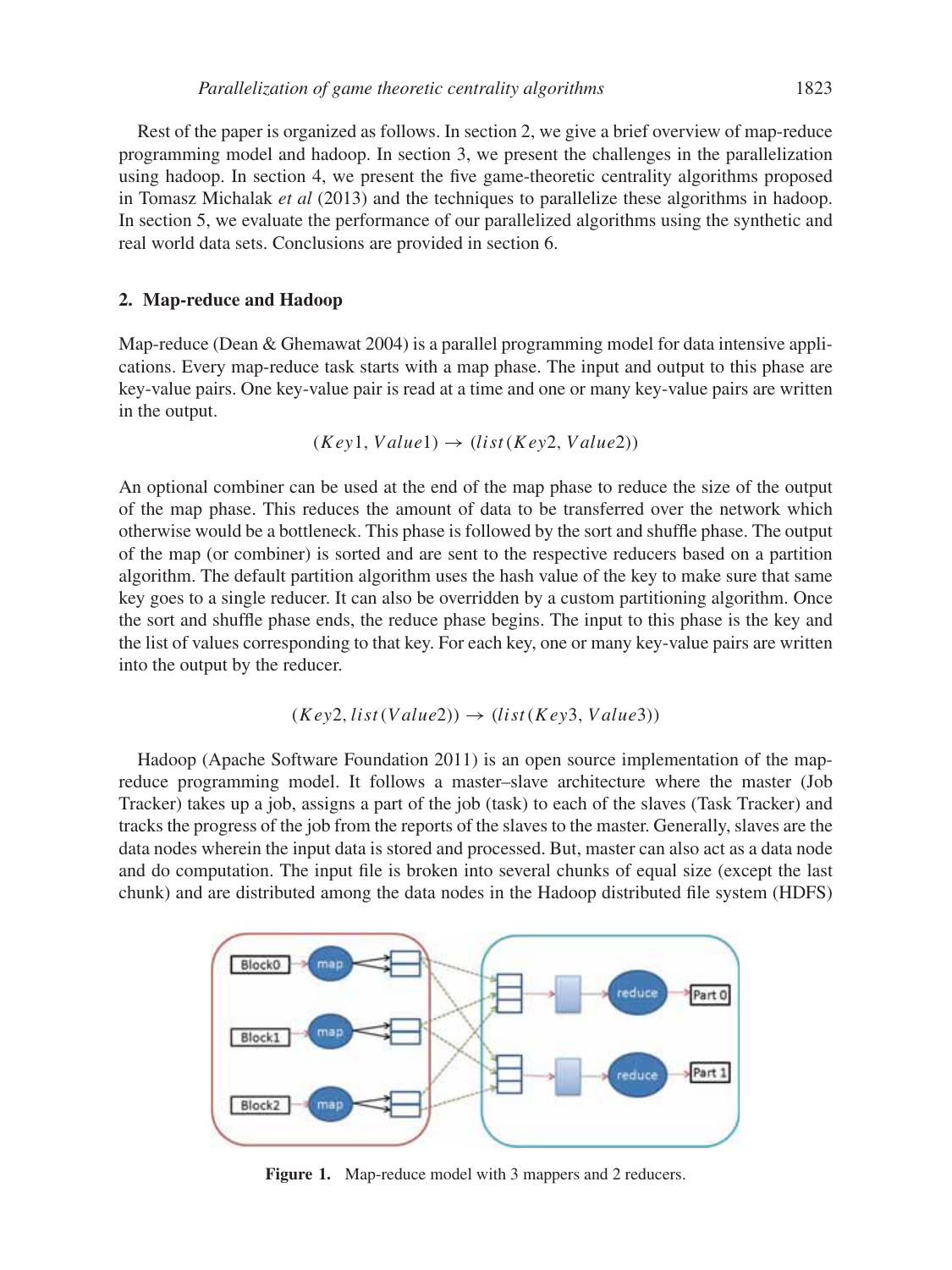(Borthakur 2007). Each block or a chunk is replicated and are stored in many machines providing fault tolerance. Every machine can run any number of map or reduce tasks at a time which is configurable (figure 1). This framework is used to parallelize the five centrality algorithms proposed in Tomasz Michalak *et al* (2013) to run them on big data.

# 2.1 *Challenges in parallelization*

The challenges in parallelization of graph algorithms included representation, programming perspective and optimization of running time.

**Representation:** In general, large graphs are represented in the edgelist format. In this format, each line of the input file is an edge. For example, edge AB is represented by "A [space] B" where A and B are the nodes forming the edge.

Input format for the graph represented in figure 2 could be:

| 1             |  |
|---------------|--|
| $\mathcal{L}$ |  |
| 2             |  |
| 2             |  |
| 2             |  |



**Figure 2.** An example network which is unweighted.



**Figure 3.** An example network which is weighted.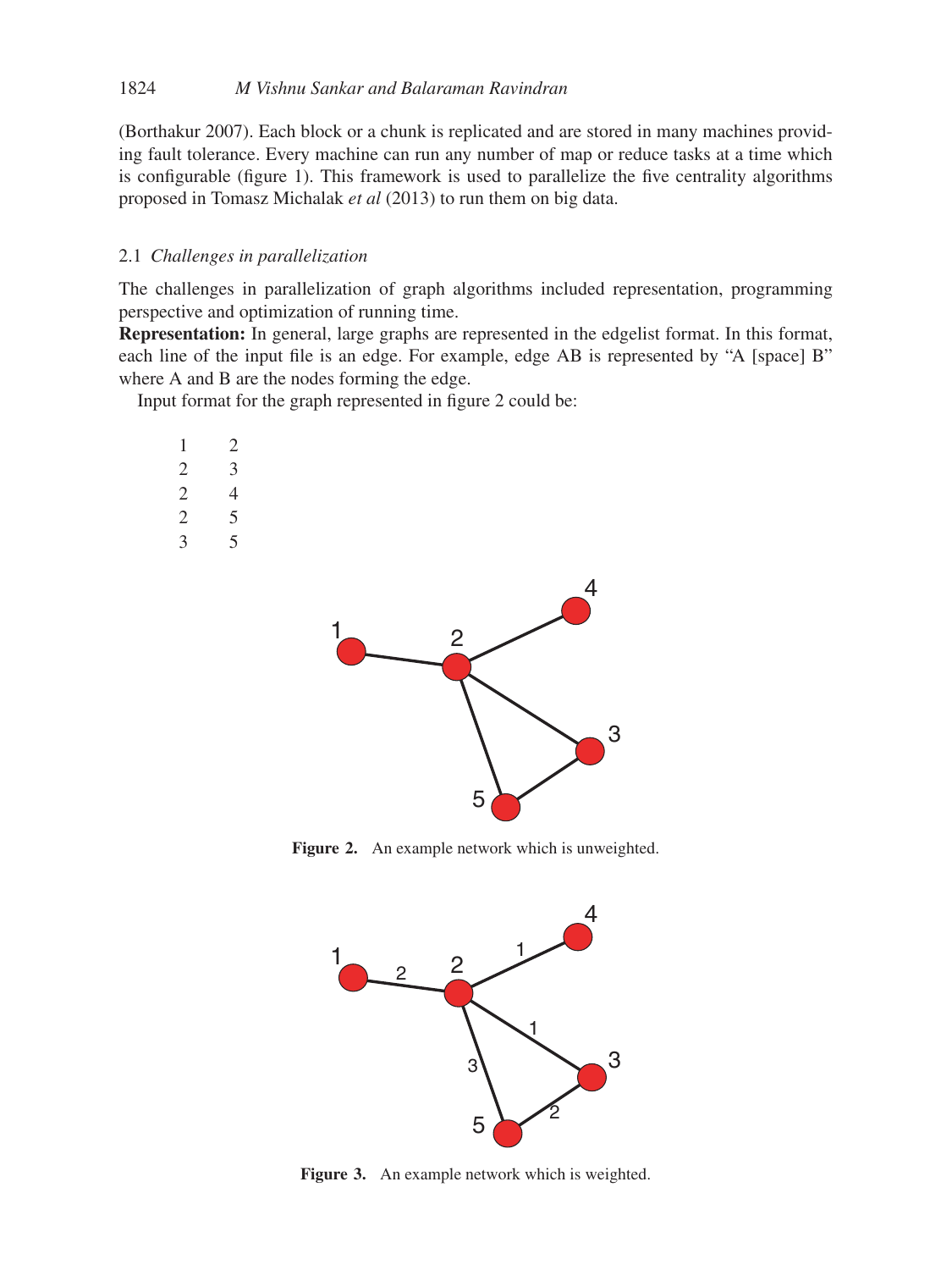Input format for the graph represented in figure 3 could be:

**Programming perspective:** There are two challenges from the programming perspective.

- (i). The input file is partitioned into equal chunks and are distributed across the machines in the cluster. So, the information related to a particular node may be stored partially in many machines. For example, edges "1 2" and "1 3" may be present in two different machines. In this case, we say that the information about node 1 is partially available in each of the two machines.
- (ii). The mapper reads the input chunk (or an input file) in a sequential manner such that it reads only one line at a time. In our case, since each line corresponds to an edge, we say that map processes one edge at a time. Essentially, map will have knowledge only about the edge which is getting processed at that time and will not have any information about the other edges in the network. Similarly, the reducer processes one key at a time and will have information about only that particular key and its values at a time.

**Optimization of running time:** In the map-reduce setting, the optimization for the running time of an algorithm can be done only in two areas. One is to reduce the number of map-reduce phases. As the number of map-reduce phases reduce, amount of computation decreases and hence there will be a decrease in the running time of the algorithm. Another is to reduce the amount of intermediate data i.e., the output of map. This intermediate data have to be shuffled and sorted and have to be sent to the reducer through the network. If the intermediate data is large, it will become a bottleneck and the algorithm slows down.

# **3. Algorithms**

In this section, we describe the five game theoretic centrality algorithms proposed in Tomasz Michalak *et al* (2013) and the techniques to parallelize them. The class of centrality measures proposed in Tomasz Michalak *et al* (2013) are defined using cooperative games on networks. The following definitions describe the general methodology used for characterizing these measures.

**Definition:** A *cooperative game* is characterized by a set of players N and a payoff function  $v: 2^N \to \mathcal{R}$ , that assigns a real value to any subset of players, or *coalition*.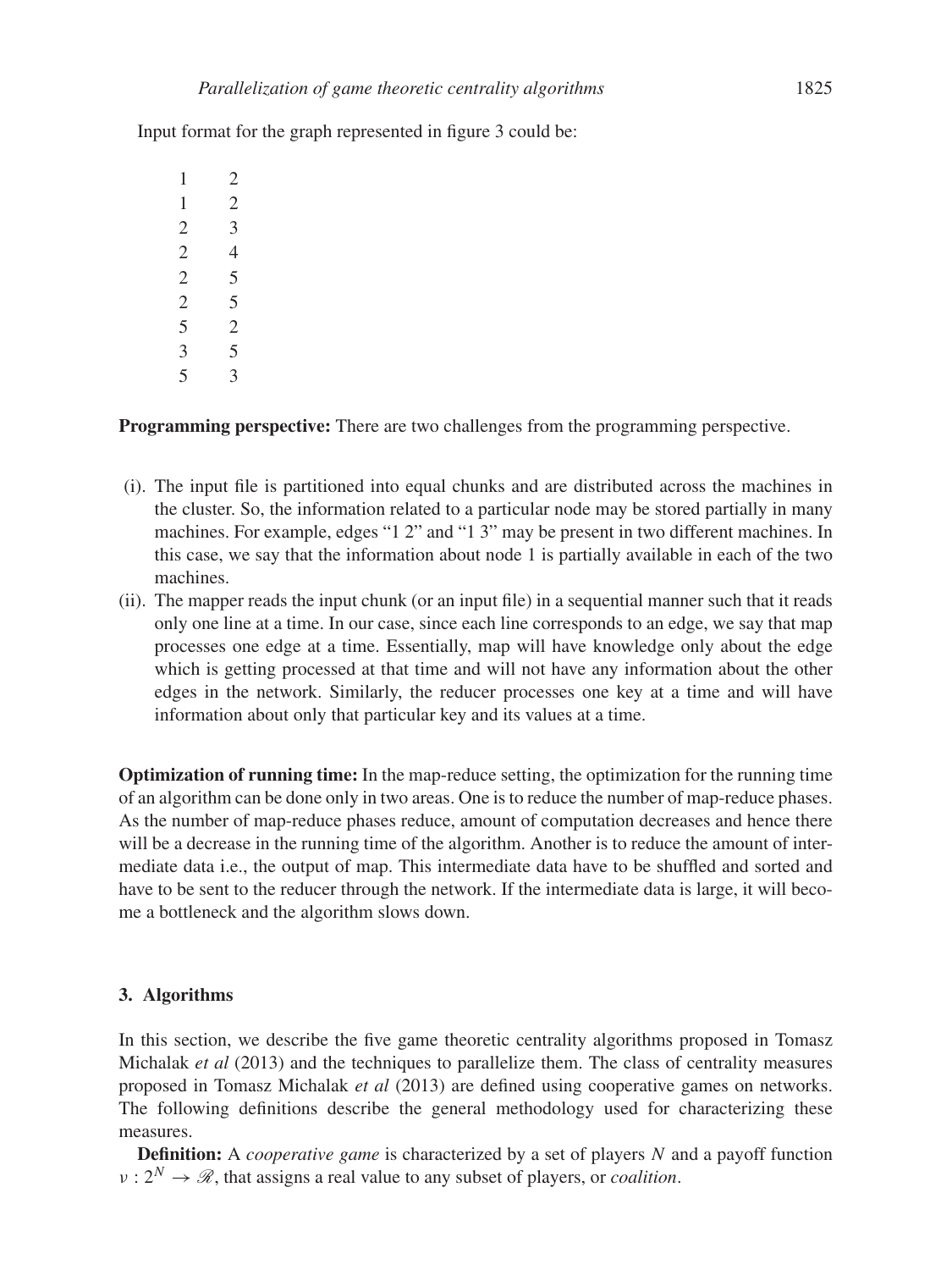**Definition:** The *Shapley value* of a node in a cooperative game is the expected marginal contribution of the node to any coalition. This is determined by computing the expected increase in the value of a randomly chosen coalition when this node is added to it.

The notion of Shapley value is one of the central concepts of cooperative game theory and is typically used to apportion payoffs to members of a coalition in a stable way. For a more formal definition of Shapley value, see Gibbons (1992). What is of importance in this context is that the Shapley value considers a node's contribution in relation to groups of other nodes and does not look at a node in isolation. This allows us to define newer notions of centrality as explored in Tomasz Michalak *et al* (2013).

In the context of networks, the nodes of the network are considered as agents in a cooperative game that models the process of influence propagation. For different models of propagation, we get different definition of games. In particular (Tomasz Michalak *et al* 2013) introduce the notion of *fringe* of a coalition — the set of nodes influenced by a coalition at least to some extent is known as the fringe of the coalition. By changing the definition of the fringe we can model different influence propagation mechanisms. The Shapley value of a node now is the marginal contribution that a node makes to the fringe across all coalitions that the node is a part of. The Shapely value can then be used as a centrality measure in the context of information diffusion. It has been shown (Tomasz Michalak *et al* 2013; Narayanam & Narahari 2011, 2008) that Shapley value based centrality measures are equally effective if not better than classical notions of centrality for choosing most influential users under appropriate diffusion models. More importantly, these centrality measures are more efficient to compute than classical measures. For more details of the approach, refer to Tomasz Michalak *et al* (2013).

### 3.1 *An example: Degree centrality*

Degree centrality is the easiest of the centralities in terms of computation. The degree centrality of a node is defined as the degree of the node. Let the input file be in the edgelist format. The degree centrality can be calculated in one map-reduce phase as in algorithm 1.

**Algorithm 1.** Degree centrality.

| мgөниши т. дедее сепиану.                   |
|---------------------------------------------|
| <b>Input:</b> Edgelist of $G(V, E)$         |
| <b>Output:</b> Degree Centrality            |
| class MAPPER                                |
| method MAP(lineNumber, edge)                |
| $(nodeA, nodeB) = edge.split()$             |
| EMIT(nodeA, 1)                              |
| EMIT(nodeB, 1)                              |
| class REDUCER                               |
| method REDUCE(node, list(values))           |
| $degree = 0$                                |
| <b>for all</b> value $\in$ values <b>do</b> |
| $degree += value$                           |
| end for                                     |
| EMIT(node, degree)                          |
|                                             |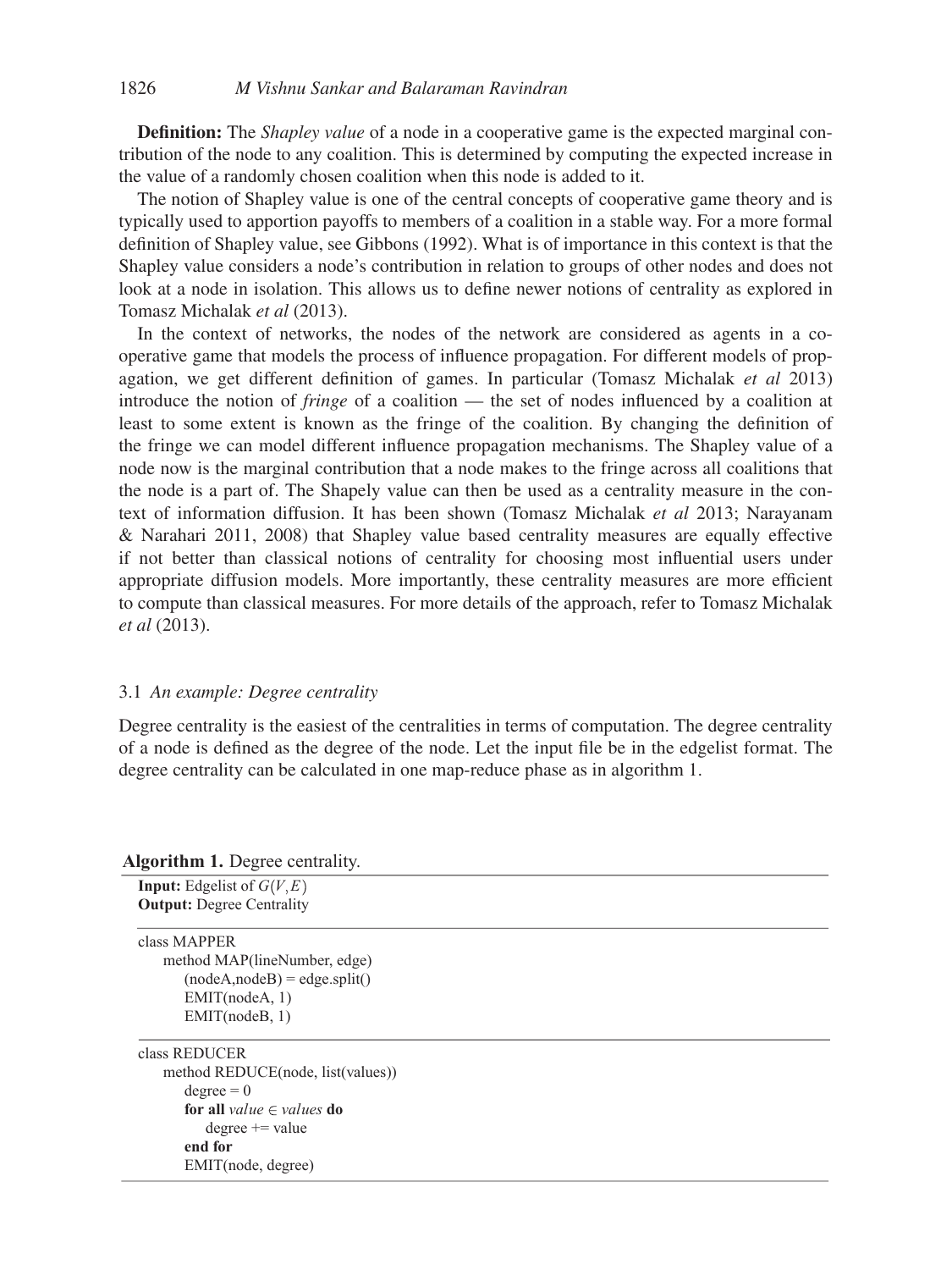The input file gets partitioned into several chunks and every machine in the cluster will have few chunks of this file. In the map phase, mapper is started in every machine and each mapper processes one chunk of the input file. Each chunk comprises a portion of the edgelist and all the chunks together form the edgelist of the network. The mapper processes one line at a time i.e., the map function gets called for every input line. In this case, since each line is an edge of the network, we can say that it processes one edge at a time. The map function tokenizes the input line into tokens. The tokens are the two nodes (say A and B) which had formed the edge. For every edge, two (key,value) pairs are written to the output. They are:

A 1  $B = 1$ 

Once every mapper in all the machines has completed processing their chunk, the output of all the mappers go to a sorting and shuffle phase. In this phase, all the map outputs are sorted and a partitioner sends them to the reducer. The partitioner uses a hash function and makes sure that all the (key,value) pairs which have the same key goes to the same reducer. In reducer, the values corresponding to a single key are put together in a list. The reduce function gets called for every (key, value) pair. It aggregates the values in the list corresponding to each key. Each key here is a node in the network and the aggregated sum is the degree of that node. So, the output of the reducer is just the pair (node, degree). The output file from all the machines are concatenated which gives the degree centrality of all nodes in the network.

# 3.2 *Game 1: Number of agents at-most 1 hop away*

The first game theoretic centrality algorithm computes centrality by considering the fringe as the set of all nodes that are reached in at-most one hop. Algorithm 2 gives the steps to calculate this centrality. It has a running time of  $O(V + E)$ .

| <b>Input:</b> Unweighted graph $G(V, E)$              |
|-------------------------------------------------------|
| <b>Output:</b> Centrality values of all nodes         |
|                                                       |
| for all $v \in V$ do                                  |
| Centrality(v) = $\frac{1}{1 + \text{degree}(v)}$      |
| for all $u \in$ Neighbors(v) do                       |
| Centrality( $v$ ) += $\frac{1}{1 + \text{degree}(u)}$ |
| end for                                               |
| end for                                               |

**Algorithm 2.** Game 1.

From algorithm 2, we observe that in order to compute the centrality of a node, we need to find degree of the node and its neighbors. The intuition behind this algorithm is that the centrality of a node will be higher not just when the node has a high degree but also when the node has more neighbors who have low degree. We parallelize this algorithm using two map-reduce phases.

In the first map-reduce phase, we calculate degree of all the nodes and their neighbors in a parallel fashion as described in algorithm 3. The map-phase of this stage do not do any computation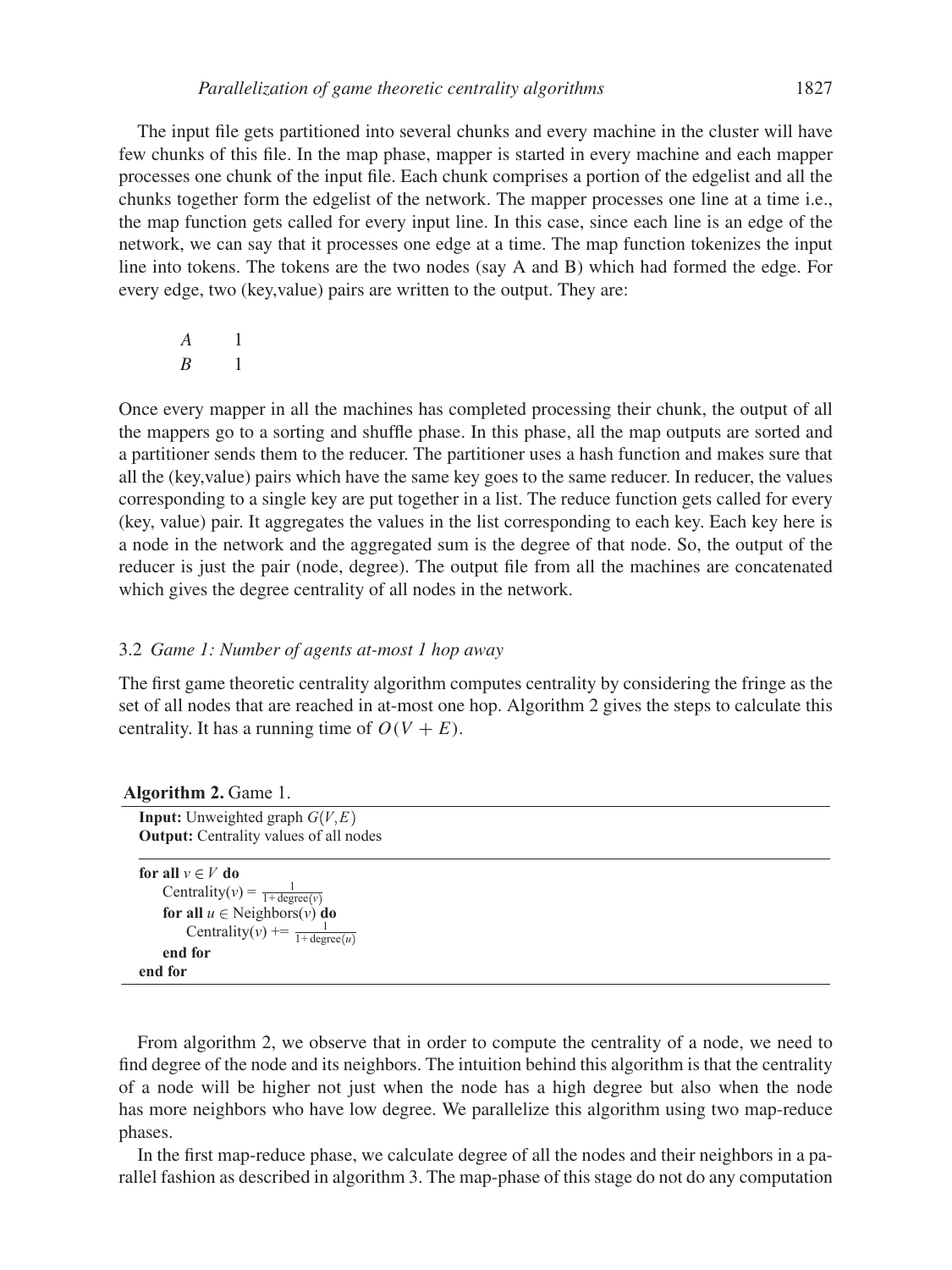but modifies the input edge in such a way that degree of nodes can be calculated from the edgelist. For every edge in the input file, two lines are written in the output. Let "A B" be the line which is getting processed by the mapper. The first line of the output will have A as the key and B as the value. This indicates that B is a neighbor of A. Since the graph is undirected, A is a neighbor of B. So, the second line of the output will have B as the key and A as the value. The combiner is not needed in this phase since we are not interested in merging the values corresponding to the same key. We use the default partitioner which makes sure that all the (key, value) pairs with the same key goes to the same reducer.

The reducer in this stage receives nodes as keys and their neighbors as values. We calculate the degree of nodes by counting the number of their neighbors. Note that, if a weighted graph is given as input, duplicate representations of the same neighbor will be found. We find the duplicates using the hash value of the neighbors and ignore the duplicates while counting the number of neighbors.

| $\triangle$ and $\triangle$ is the mapple of $\triangle$ and $\triangle$ is the set of $\triangle$ and $\triangle$ is the set of $\triangle$ is the set of $\triangle$ is the set of $\triangle$ is the set of $\triangle$ is the set of $\triangle$ is the set of $\triangle$ is the set of $\triangle$ is the set of |
|------------------------------------------------------------------------------------------------------------------------------------------------------------------------------------------------------------------------------------------------------------------------------------------------------------------------|
| class MAPPER                                                                                                                                                                                                                                                                                                           |
| method MAP(lineNumber, edge)                                                                                                                                                                                                                                                                                           |
| $(nodeA, nodeB) = edge.split()$                                                                                                                                                                                                                                                                                        |
| EMIT(nodeA, nodeB)                                                                                                                                                                                                                                                                                                     |
| EMIT(nodeB, nodeA)                                                                                                                                                                                                                                                                                                     |
| class REDUCER                                                                                                                                                                                                                                                                                                          |
| method REDUCE(node, list(neighbors))                                                                                                                                                                                                                                                                                   |
| $degree = length(neighbors)$                                                                                                                                                                                                                                                                                           |
| marginal<br>Contribution = $\frac{1}{1+degree}$                                                                                                                                                                                                                                                                        |
| EMIT(node, marginalContribution)                                                                                                                                                                                                                                                                                       |
| for all <i>neighbor</i> $\in$ <i>neighbors</i> do                                                                                                                                                                                                                                                                      |
| EMIT(neighbor, marginalContribution)                                                                                                                                                                                                                                                                                   |
| end for                                                                                                                                                                                                                                                                                                                |
|                                                                                                                                                                                                                                                                                                                        |

**Algorithm 3.** First map-reduce phase of game 1.

|  |  | Algorithm 4. Second map-reduce phase of game 1. |  |  |  |
|--|--|-------------------------------------------------|--|--|--|
|--|--|-------------------------------------------------|--|--|--|

| class MAPPER           |                                                                             |
|------------------------|-----------------------------------------------------------------------------|
|                        | method MAP(lineNumber, value)                                               |
|                        | $(node, marginalContribution) = value.split()$                              |
|                        | EMIT(node, marginalContribution)                                            |
|                        |                                                                             |
| class REDUCER          |                                                                             |
|                        | method REDUCE(node, marginal Contributions)                                 |
| centrality $= 0$       |                                                                             |
|                        | <b>for all</b> marginal Contribution $\in$ marginal Contributions <b>do</b> |
|                        | centrality $+=$ marginal Contribution                                       |
| end for                |                                                                             |
| EMIT(node, centrality) |                                                                             |
|                        |                                                                             |

Since, we are interested in the calculation of the marginal contributions of each node, which is  $\frac{1}{1+degree}$  in this case, we write the marginal contributions of the nodes in the output instead of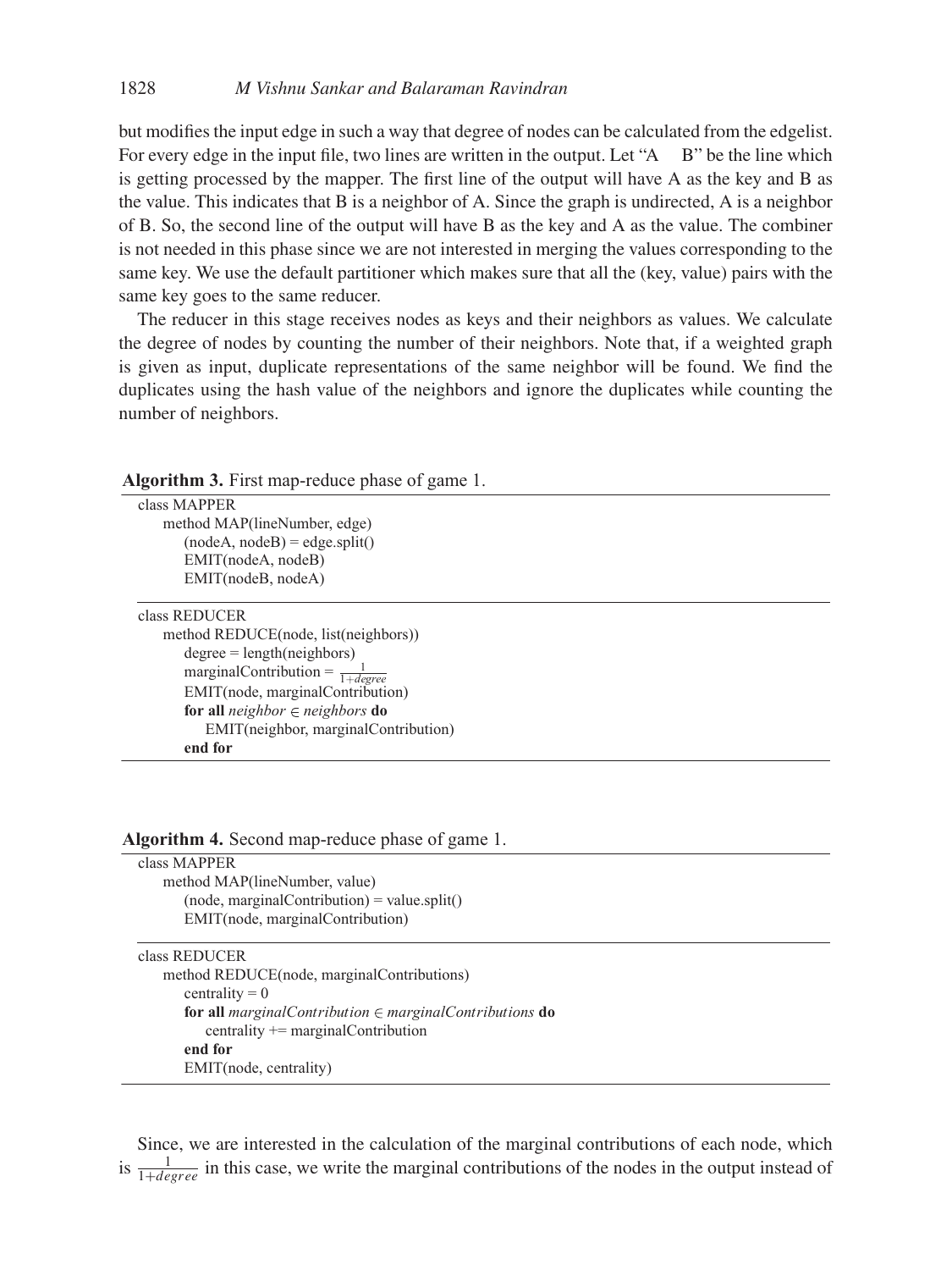their degrees. Every node needs its marginal contribution in order to calculate its own centrality. So, the reducer writes the node as the key and its marginal contribution as value. Also, all the neighbors need the marginal contribution of the node in order to calculate their centrality. So, the reducer writes every neighbor as key and marginal contribution of the node as value for all the neighbors.

In the second map-reduce phase, centrality values of all the nodes are calculated. The mapper in this phase does not do any computation. It reads the input from the file written by the reducer of first phase and tokenizes them into (key, value) pairs and writes them to the output. The reducer in this phase gets nodes as keys and the marginal contributions of all their neighbors as values. So, the reducer aggregates the values corresponding to the nodes which will give the centrality of the nodes. A combiner is used in this phase which does the same computation as the reducer.

#### 3.3 *Game 2: Number of agents with at least k neighbors in C*

The second game theoretic centrality algorithm computes centrality by considering the fringe as the set of all nodes that are either in the coalition or that are adjacent to at least k nodes which are already in the coalition. Algorithm 5 gives the steps to calculate this centrality. It has a running time of  $O(V + E)$ .

#### **Algorithm 5.** Game 2.

**Input:** Unweighted graph  $G(V, E)$ **Output:** Centrality values of all nodes

```
for all v \in V do
     k(v) = Random(1,degree(v)+1)
end for
for all v \in V do
      Centrality(v) = min \left(1, \frac{k(v)}{1 + \text{degree}(v)}\right)for all u \in Neighbors(v) do
            Centrality(v) += max \left(0, \frac{\text{degree}(u) - k(u) + 1}{\text{degree}(u)(1 + \text{degree}(u))}\right)end for
end for
```
From algorithm 5, we observe that in order to compute the centrality of a node, we need to find the degree of the node and its neighbors. The intuition behind this algorithm is that every node will be influenced only when k of its neighbors are already influenced. This  $k$  is the threshold which varies from 1 to degree(node)+1. A threshold of degree(node)+1 for a node indicates that the node cannot be influenced even when all its neighbors are influenced. We parallelize this algorithm using two map-reduce phases.

The first map-reduce phase of this algorithm is given in algorithm 6. The only difference between the first phase of game 1 and game 2 algorithms is the way in which the marginal contributions are calculated. So, the mapper does the same job as algorithm 3. In the reduce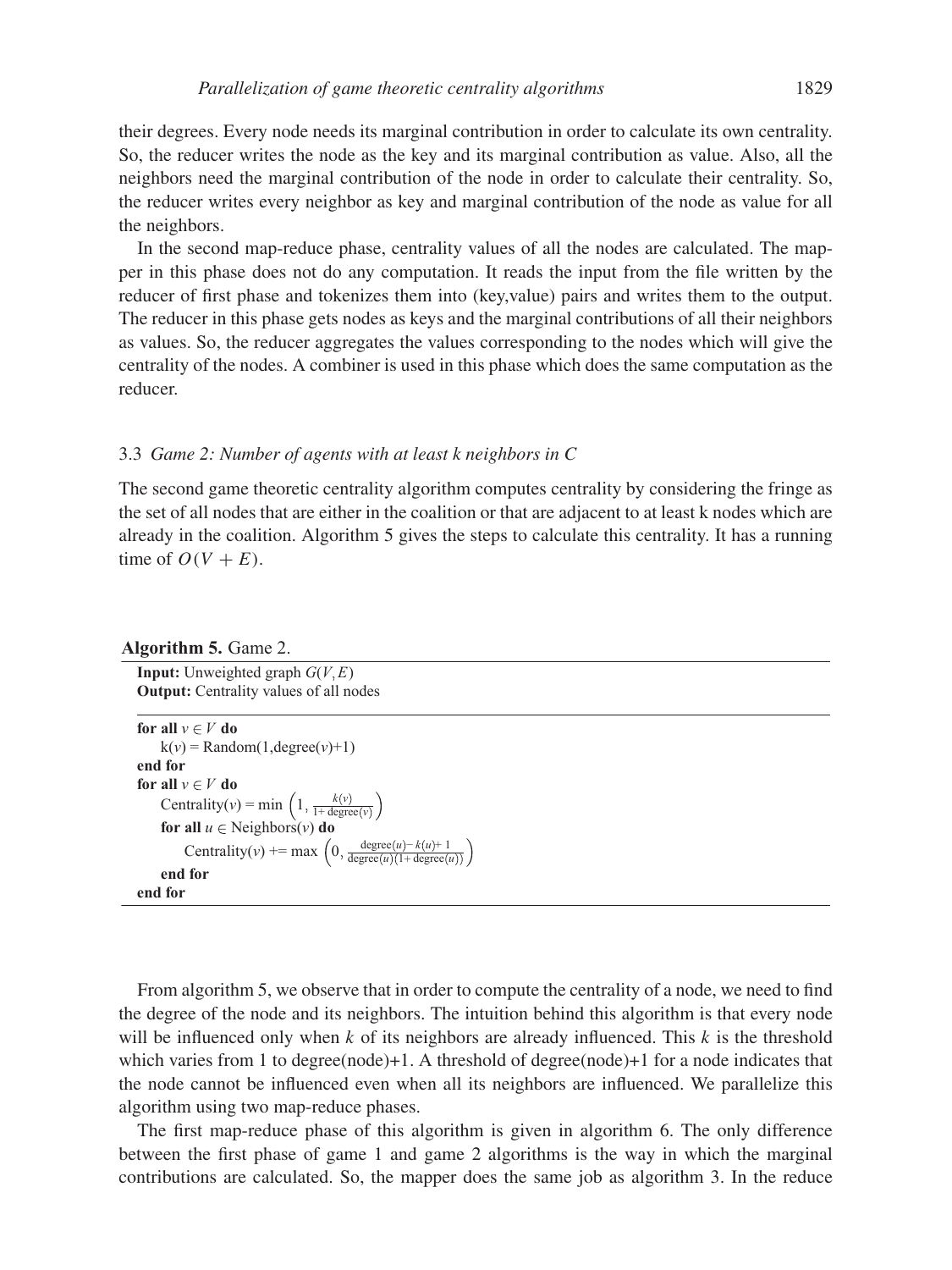phase, marginal contributions for a node is calculated by the formula  $\frac{k}{1+degree}$  and the marginal contribution of its neighbors are calculated by the formula  $\frac{degree-k+1}{degree(1+degree)}$ .

| Algorithm 6. First map-reduce phase of game 2.                   |
|------------------------------------------------------------------|
| class MAPPER                                                     |
| method MAP(lineNumber, edge)                                     |
| $(nodeA, nodeB) = edge.split()$                                  |
| EMIT(nodeA, nodeB)                                               |
| EMIT(nodeB, nodeA)                                               |
| class REDUCER                                                    |
| method REDUCE(node, list(neighbors))                             |
| $degree = length(neighbors)$                                     |
| marginal<br>Contribution = $\frac{k}{1 + degree}$                |
| EMIT(node, marginalContribution)                                 |
| marginal<br>Contribution = $\frac{degree-k+1}{degree(1+degree)}$ |
| for all <i>neighbor</i> $\in$ <i>neighbors</i> do                |
| EMIT(neighbor, marginal Contribution)                            |
| end for                                                          |

**Algorithm 6.** First map-reduce phase of game 2.

The second map-reduce phase of this algorithm is essentially the same as that of the second phase of game 1 (algorithm 4) which aggregates the marginal contributions to obtain the centrality.

#### **Algorithm 7.** Game 3.

```
Input: Weighted graph G(V, E)Output: Centrality values of all nodes
for all v \in V do
    extNeighbors(v) = \{\}extDegree(v) = 0for all u \in V such that u \neq v do
        if Distance(u) d_{\text{cutoff}} then
            extNeighbors(v).push(u)
            extDegree(v)++
        end if
    end for
end for
for all v \in V do
    Centrality(v) = \frac{1}{1 + extDegree(v)}for all u \in \text{extNeighbors}(v) do
        Centrality(v) += \frac{1}{1 + extDegree(u)}end for
end for
```
# 3.4 *Game 3: Number of agents at-most* d*cutoff away*

The third game theoretic centrality algorithm computes centrality by considering the fringe as the set of all nodes that are within the distance of  $d_{\text{cutoff}}$  from the node. Algorithm 7 gives the steps to calculate this centrality. It has a running time of  $O(VE + V^2log(v))$ .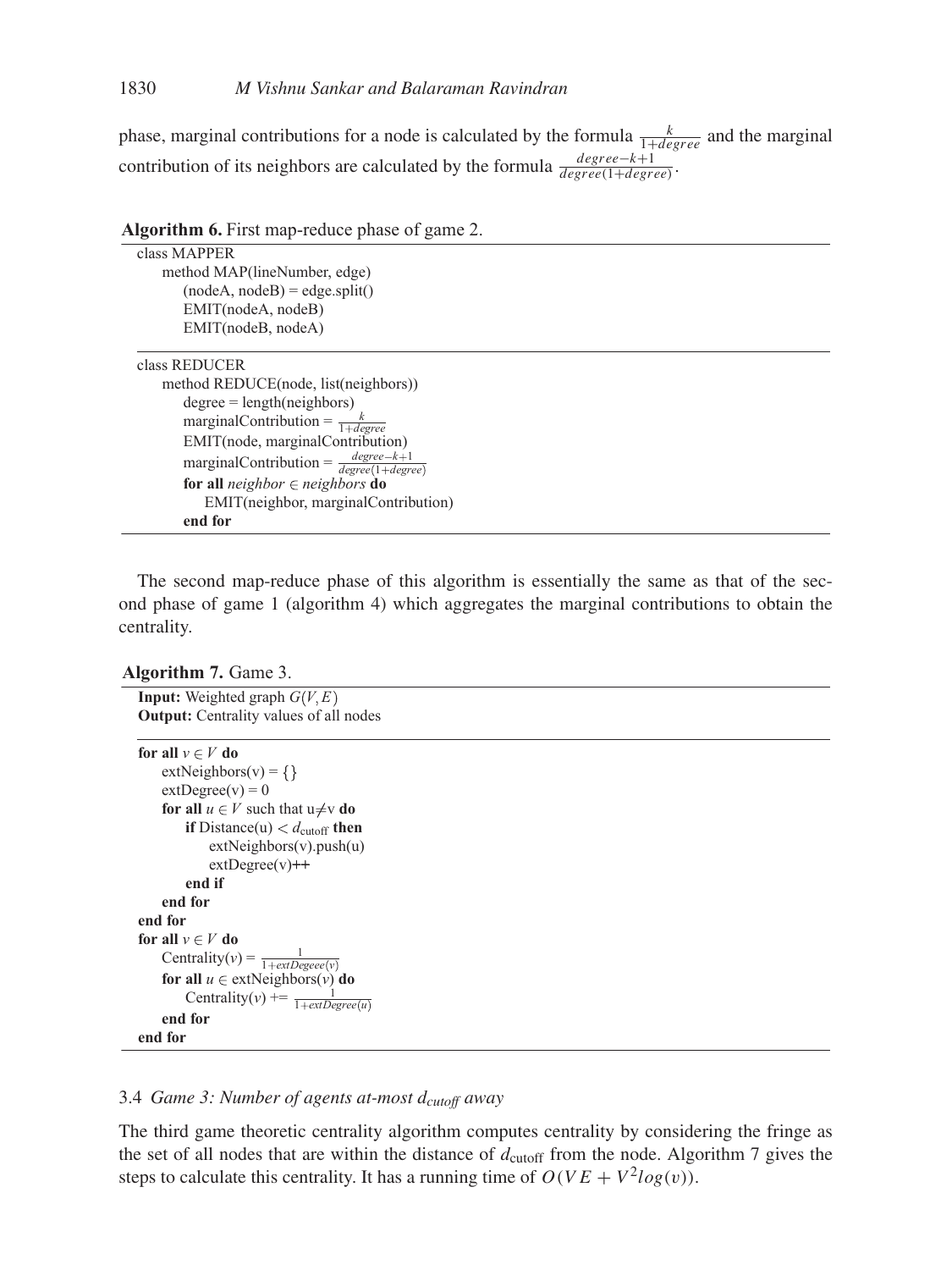| class MAPPER                                                                     |
|----------------------------------------------------------------------------------|
| method MAP(lineNumber, Edge)                                                     |
| $(nodeA, nodeB) = Edge.split()$                                                  |
| EMIT(nodeA, nodeB)                                                               |
| EMIT(nodeB, nodeA)                                                               |
|                                                                                  |
| class REDUCER                                                                    |
| method REDUCE(node, list(neighbors))                                             |
| for all neighbor $\in$ neighbors do                                              |
| $currentWeight = Map(neighbour \rightarrow weight).get(neighbour)$               |
| $Map(neighbour \rightarrow weight)$ . delete(neighbor, current Weight)           |
| $Map(neighbour \rightarrow weight)$ .add(neighbor, current Weight+1)             |
| end for                                                                          |
| for all neighbor $\in$ neighbors do                                              |
| EMIT(node, neighbor)                                                             |
| weight = $Map(neighbour \rightarrow weight).get(neighbour)$                      |
| $Map(weight \rightarrow neighbors)$ .add(weight, neighbor)                       |
| end for                                                                          |
| weights = $keys(Map(weight \rightarrow neighbors))$                              |
| for all weight $\in$ weights do                                                  |
| $neighborString = null$                                                          |
| for all neighbor $\in$ neighbors do                                              |
| $neighborWeight = Map(neighbour \rightarrow weight).get(neighbour)$              |
| $newWeight = weight + neighborWeight$                                            |
| <b>if</b> new Weight $d_{\text{cutoff}}$ then                                    |
| neighborString.concat(neighbor+":"+newWeight+":")                                |
| end if                                                                           |
| end for                                                                          |
| $Map(weight \rightarrow neighborString).add(weight, neighborString)$             |
| end for                                                                          |
| for all neighbor $\in$ neighbors do                                              |
| $neighborWeight = Map(neighbour \rightarrow weight).get(neighbour)$              |
| $neighborString = Map(weight \rightarrow neighborString) . get (neighborWeight)$ |
| EMIT(neighbor, neighborString)                                                   |
| end for                                                                          |

**Algorithm 8.** First map-reduce phase of game 3.

From algorithm 7, we observe that in order to compute the centrality of a node, we need to find the extDegree and extNeighbors of every node. This algorithm is an extension of game 1 to the weighted networks. The intuition behind this algorithm is that a node can be influenced by an influencer only when the distance between the node and the influencer is not more than  $d_{\text{cutoff}}$ . This  $d_{\text{cutoff}}$  is generally fixed to a constant value and we have fixed it as 2 in our parallelization. For an unweighted graph, all the nodes which are one and two hops away will form the extNeighbors but for a weighted graph, it depends on the weights of the edges of the graph. We parallelize this algorithm using four map-reduce phases.

The first map-reduce phase of this algorithm is given in algorithm 8. The map phase of this algorithm does the same job as the map phase of the first map-reduce phase of game 1 and game 2 algorithms. The reducer in this phase gets nodes as keys and list of their neighbors as values. These neighbors are one hop neighbors i.e., they are connected to the node by a single edge. The number of times a neighbor appears in the list is the weight of the edge between the node and neighbor. So, the number of occurrences of each of the neighbors is calculated and is stored in map named neighbor2weight. The key to this map is the neighbor and the value to this map will be the weight of the edge between the node and the neighbor. We create another map named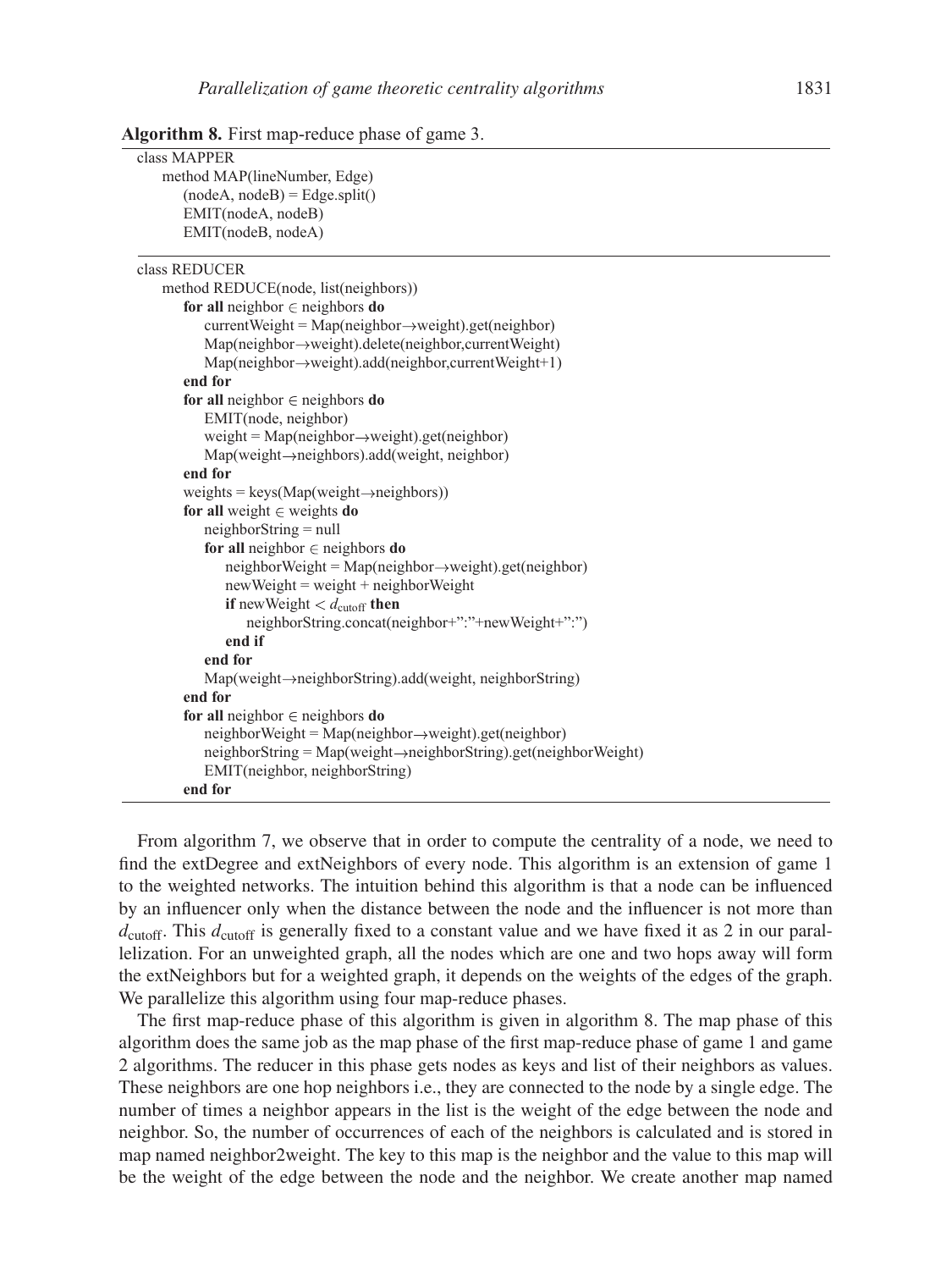weight2neighbors using this map where key is weight of the edge between node and neighbor and value is the list of neighbors who are connected to the node with that weight.<sup>1</sup>

| class MAPPER                                           |
|--------------------------------------------------------|
| method MAP(lineNumber, Edge)                           |
| $index = Edge.find("$                                  |
| $node = Edge.substring(0, index)$                      |
| $listOfNeighbors = Edge.substring/index+1, end)$       |
| EMIT(node, listOfNeighbors)                            |
|                                                        |
| <b>Algorithm 10.</b> Third map-reduce phase of game 3. |
| class MAPPER                                           |
| method MAP(lineNumber, Edge)                           |
| $index = Edge.find("$                                  |
| $node = Edge.substring(0, index)$                      |
| $listOfNeighbors = Edge.substring-index+1, end)$       |
| EMIT(node, listOfNeighbors)                            |
| class REDUCER                                          |
| method REDUCE(node, list(extNeighbors))                |
| $extNeighbors = set(list(extNeighbors))$               |
| $extDegree = length(extNeighbors)$                     |
| marginalContribution = $\frac{1}{1 + extDegree}$       |
| EMIT(node, marginalContribution)                       |
| for all extNeighbor $\in$ extNeighbors do              |
| EMIT(extNeighbor, marginalContribution)                |
| end for                                                |
|                                                        |
|                                                        |

**Algorithm 9.** Second map phase of game 3.

Two hop neighbors are the neighbors who are reachable in at most two hops. Let A and B be two nodes which are two hops away i.e., A and B are not connected directly but connected through another node. Let the node through which A and B are connected be C. Now, A and B are one hop neighbors of C and similarly all the pair of nodes which are two hops away will have a common neighbor from which both of them will be one hop away. So, each node in the list of neighbors (input to the reducer of this stage) are two hops away from every other node in the same list of neighbors. Also, some of the nodes which are two hops away might as well be connected by a single edge. In this case, the shortest distance between them is 1 and not 2. So, whenever a reducer encounters a neighbor having two different values as weight for a same edge, it always has to choose the least value. Also, the edges may have weights. So, the reducer also has to check whether the sum of weights of edges is less than the  $d_{\text{cutoff}}$ . The reducer in this phase essentially finds the neighbors which are one hop more than what it has received as input. In the current map-reduce phase, reducer has received the neighbors which are one hops away and has found the neighbors which are two hops away. This can be extended further for higher hops in the same way.

The reducer constructs a neighborString which contains neighbors that one more hop away and whose path length is less than or equal to the  $d_{\text{cutoff}}$ . So, for every neighbor in the list of

 $1$ Map(a→b) used in the algorithms of this article represents the mapping from a to b. Here, a is the key and b is the value. The key is always unique and it can have multiple values.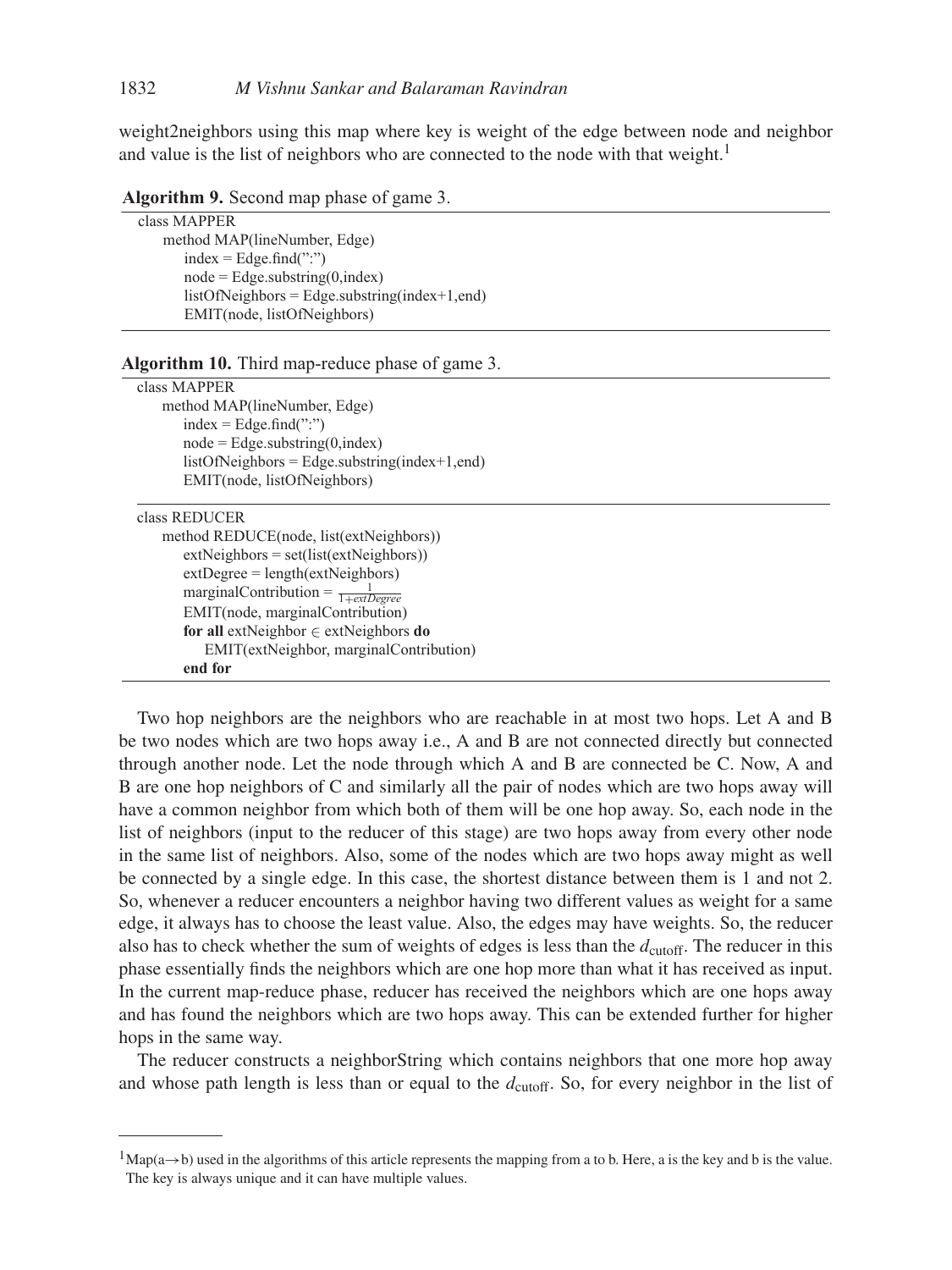neighbors, the reducer writes the neighbor as key and a neighborString as value depending on the weight of the neighbor to the node (input to the reducer of this phase).

The second map-reduce phase of this algorithm makes the neighborhood grow by one more hop. The mapper in this phase is given in algorithm 9. It reads the output of the previous phase and breaks the line into (key,value) pairs and sends it to the reducer. The reducer in this phase is essentially the same as that of the previous map-reduce phase. This map-reduce phase is run iteratively until all the neighbors which are within  $d_{\text{cutoff}}$  away are visited.

The third map-reduce phase of this algorithm is given in algorithm 10. The mapper in this phase reads the input from the file and splits them into (key, value) pairs. The reducer in this stage receives nodes as keys and their extNeighbors as values. We calculate the extDegree of nodes by removing the duplicates and then counting the number of extNeighbors. Once the extDegree is calculated, marginal contribution is calculated by the formula  $\frac{1}{1 + ext \text{Degree}}$ . The reducer writes the marginal contributions to the output similar to game 1.

The fourth and the final map-reduce phase of this algorithm is essentially the same as that of the second phase of game 1 (algorithm 4). The mapper in this phase does not do any computation. The reducer in this phase gets nodes as keys and the marginal contributions of all their neighbors as values. It aggregates the marginal contributions of all the neighbors of a node to obtain the centrality of the node.

We note that game 3 algorithm can be applied on weighted networks also. The sum of weights on the path between node u and v is calculated as  $Distance(u)$  from v which will be compared with  $d_{\text{cutoff}}$  to find whether node u can be included in the extended neighborhood of node v or not. In the unweighted networks, weights on the edges are assumed to be 1.

#### 3.5 *Game 4: Number of agents in the network*

The fourth game theoretic centrality algorithm computes centrality by considering the fringe as the set of all nodes in the network. Algorithm 11 gives the steps to calculate this centrality. It has a running time of  $O(VE + V^2 log(v))$ .

| <b>Algorithm 11.</b> Game 4. |  |  |  |
|------------------------------|--|--|--|
|------------------------------|--|--|--|

**Input:** Weighted graph  $G(V, E)$ **Output:** Centrality values of all nodes

```
for all v \in V do
   (Distances, Nodes) \leftarrow Dijkstra(v, G)
   sum = 0prevDistance = -1
   prevContribution = -1
   for all index \in V-1| to 1 do
       if Distances(index) = prevDistance then
            contribution = prevContribution
       else
            contribution = \frac{f(Dʻindex)) - sumend if
        centrality[w(index)] += contribution
        sum \neq \frac{f(Dʻindex<math>(1 + index))prevDistance = Distances(index)
       prevContribution = contribution
    end for
   centrality(v) += f(0) - sum
end for
```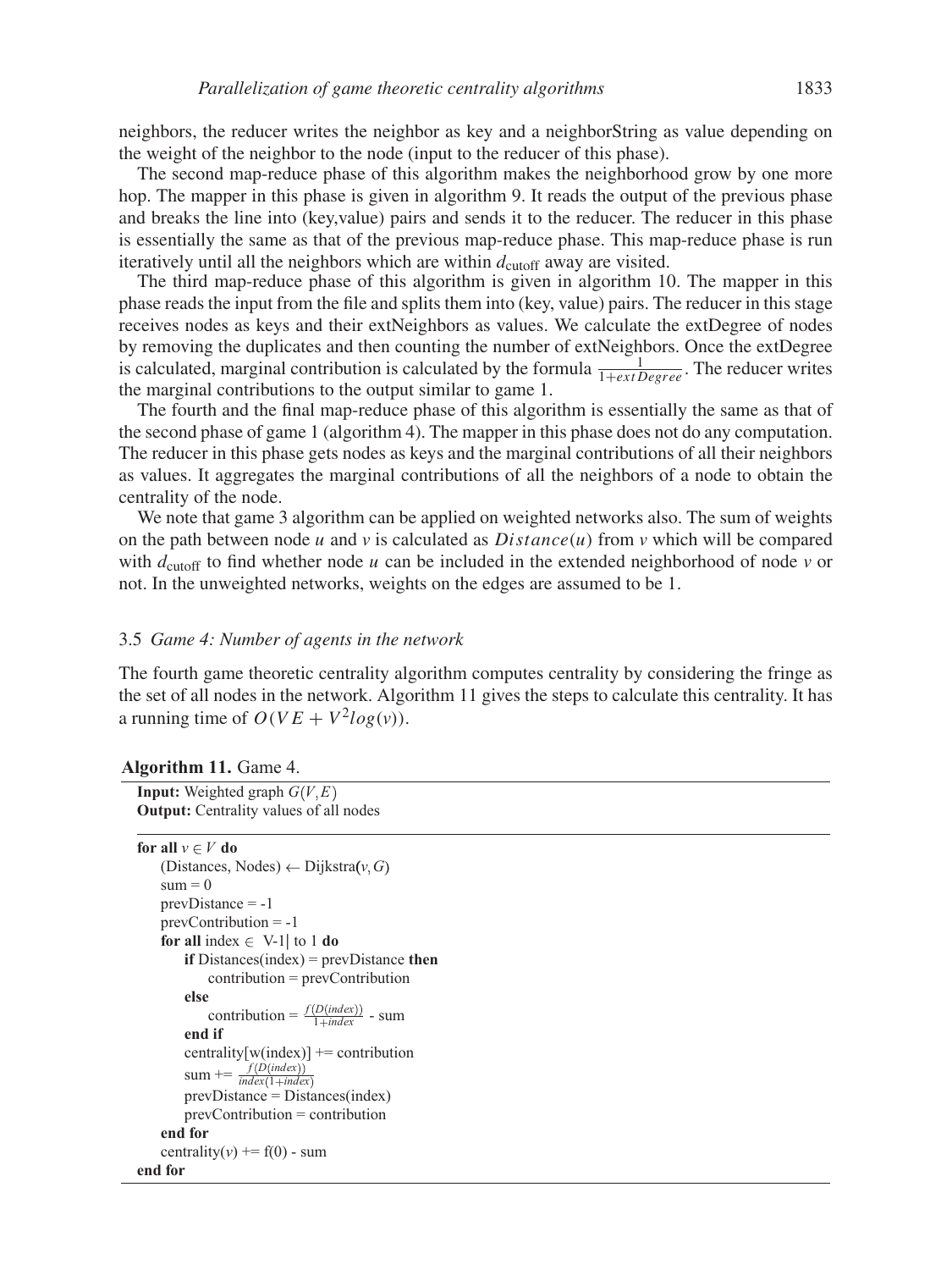From algorithm 11, we observe that in order to compute the centrality of a node, we need to find the extNeighbors and the distance to the extNeighbors for every node. This algorithm is an extension of game 3. The intuition behind this algorithm is that the power of influence decreases as the distance increases. Generally, the extNeighbors are all the nodes in the network for this game. But the contribution of neighbors who are farther away is not highly significant and so in our parallelization, we have fixed the  $d_{\text{cutoff}}$  to be 2. We parallelize this algorithm using four map-reduce phases.

The first and second phase of this algorithm is essentially the same as game 3 (algorithms 8 and 9). In these phases, neighbors of each of the nodes are found. Each map-reduce phase extends the neighborhood by one hop. This process is repeated iteratively until there is no more unvisited neighbors within the  $d_{\text{cutoff}}$ .

The third map-reduce phase of this algorithm is given in algorithm 12. The mapper in this phase reads the input from the file and splits them into (key, value) pairs such that every node in the graph is the key and the list of neighbors and weights as values. The weight here represents the distance from the node to the neighbor. Once the neighbors and weights are known, the marginal contributions are calculated according to the lines 3 to 17 of algorithm 11. The reducer writes the nodes and the marginal contributions to the output.

The fourth and the final map-reduce phase of this algorithm is essentially the same as that of the second phase of game 1 (algorithm 4) which aggregates the marginal contributions to obtain the centrality.

#### **Algorithm 12.** Third map-reduce phase of game 4.

```
class MAPPER
   method MAP(lineNumber, Edge)
       index = Edge.find(":")node = Edge.substring(0,index)listOfNeighbors = Edge.substring(index+1,end)
       EMIT(node, listOfNeighbors)
class REDUCER
   method REDUCE(node, list(neighbors,distances))
       index = length(neighbors)sum = 0prevDistance = -1
       prevContribution = -1
       for all neighbor \in neighbors do
          if distances(index) == prevDistance then
             contribution = prevContribution
          else
              contribution = \frac{f(Dʻindex)) - sumend if
          EMIT(neighbor, contribution)
          sum \neq \frac{f(Dʻindex<math>(1 + index))prevDistance = Distances(index)
          prevContribution = contribution
          index = index - 1end for
       contribution = f(0) - sum
       EMIT(node, contribution)
```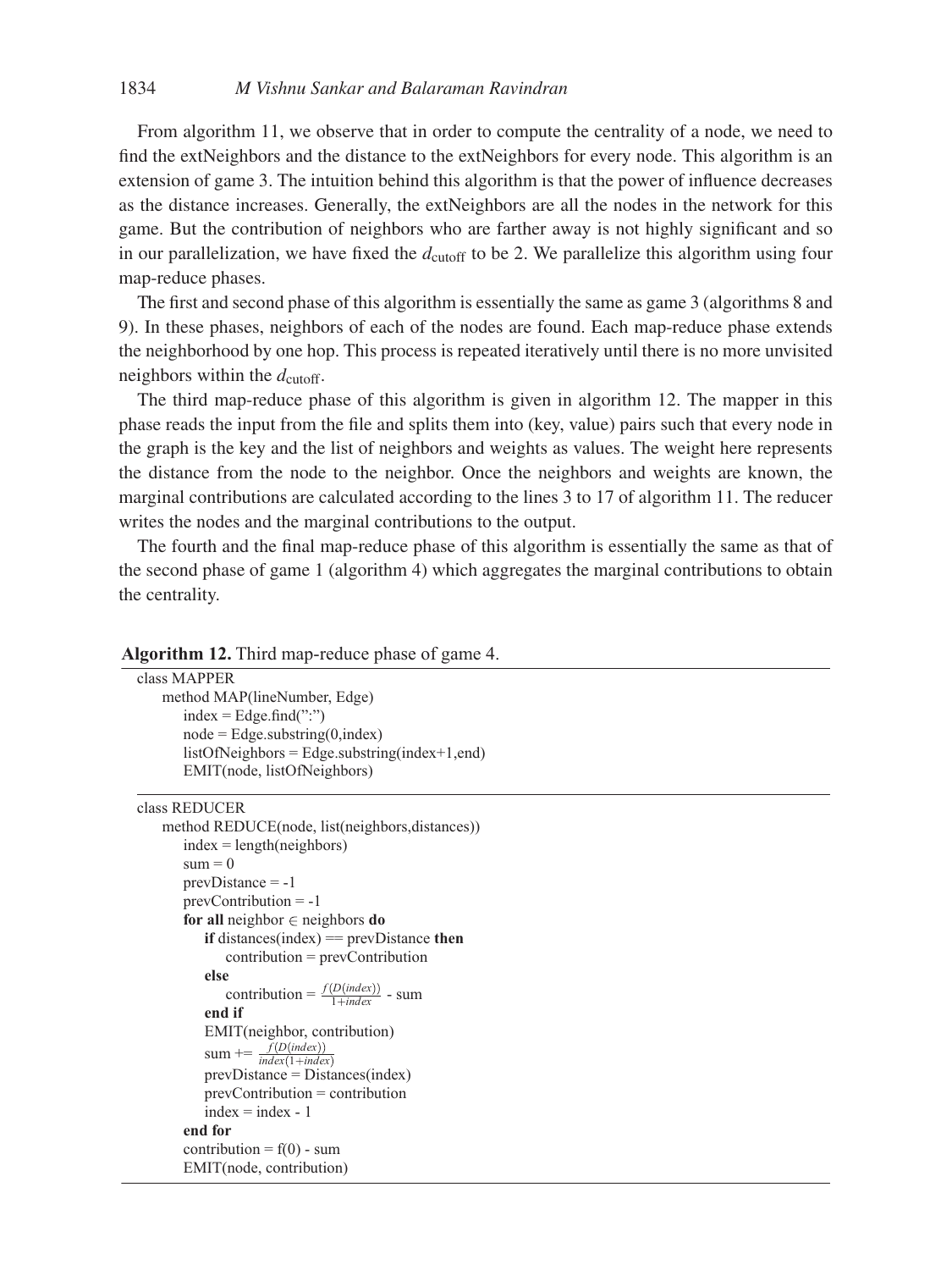# 3.6 *Game 5: Number of agents with*  $\sum$  (weights inside  $C$ )  $\geq$   $W_{cutoff}$  (agent)

The fifth game theoretic centrality algorithm computes centrality by considering the fringe as the set of all nodes whose agent specific threshold is less than the sum of influences on the node by the nodes who are already in the coalition. Algorithm 13 gives the steps to calculate this centrality. It has a running time of  $O(V + E^2)$ .

From algorithm 13, we observe that in order to compute the centrality of a node, we need to find the degree of the node and its neighbors. This algorithm is an extension of game 2 (algorithm 5) for weighted networks. The intuition behind this algorithm is that every node will be influenced only when the sum of weights to all the active neighbors is greater than the cut-off of the node. Let  $\alpha$ <sub>*v*</sub> be the sum of weights of edges to all the neighbors of node *v* and  $\beta$ <sub>*v*</sub> be the sum of squares of weights of edges to all the neighbors of *v*. Then, the results of the analysis done in Tomasz Michalak *et al* (2013) for this algorithm are as follows:

# **Algorithm 13.** Game 5. **Input:** Weighted graph  $G(V, E)$ **Output:** Centrality values of all nodes **for all**  $v \in V$  **do**  $W_{\text{cutoff}}(v) = \text{Random}(1, \text{degree}(v) + 1)$ **end for for all**  $v \in V$  **do** centrality( $v$ ) = 0 **for all**  $m$  in 0 to  $deg(v)$  **do**  $\mu = \mu(X_m^{\vee\vee})$  $\sigma = \sigma(X_m^{\mathit{vv}})$  $p = Pr\{\mathcal{N}(\mu, \sigma^2) < W_{\text{cutoff}}(v)\}$ centrality(*v*) +=  $\frac{p}{1 + deg(v)}$ **end for for all**  $u \in$  Neighbors(*v*) **do**  $p=0$ **for all**  $m$  in 0 to  $deg(v) - 1$  **do**  $\mu = \mu(X_m^u)$ <sup>σ</sup> = <sup>σ</sup> *Xuv m*  $Z = Z_m^{uv}$  $p \mathrel{+}= z \frac{deg(u)-m}{deg(u)(deg(u)+1)}$ **end for** centrality( $v$ ) += p

**end for**

**end for**

$$
\mu(X_m^{\nu\nu}) = \frac{m}{deg(\nu)} \alpha_{\nu}
$$
  
\n
$$
\sigma(X_m^{\nu\nu}) = \frac{m(deg(\nu) - m)}{deg(\nu)(deg(\nu) - 1)} \left(\beta_{\nu} - \frac{\alpha_{\nu}^2}{deg(\nu)}\right)
$$
  
\n
$$
\mu(X_m^{\mu\nu}) = \frac{m}{deg(\nu) - 1} (\alpha_{\nu} - w(u, \nu))
$$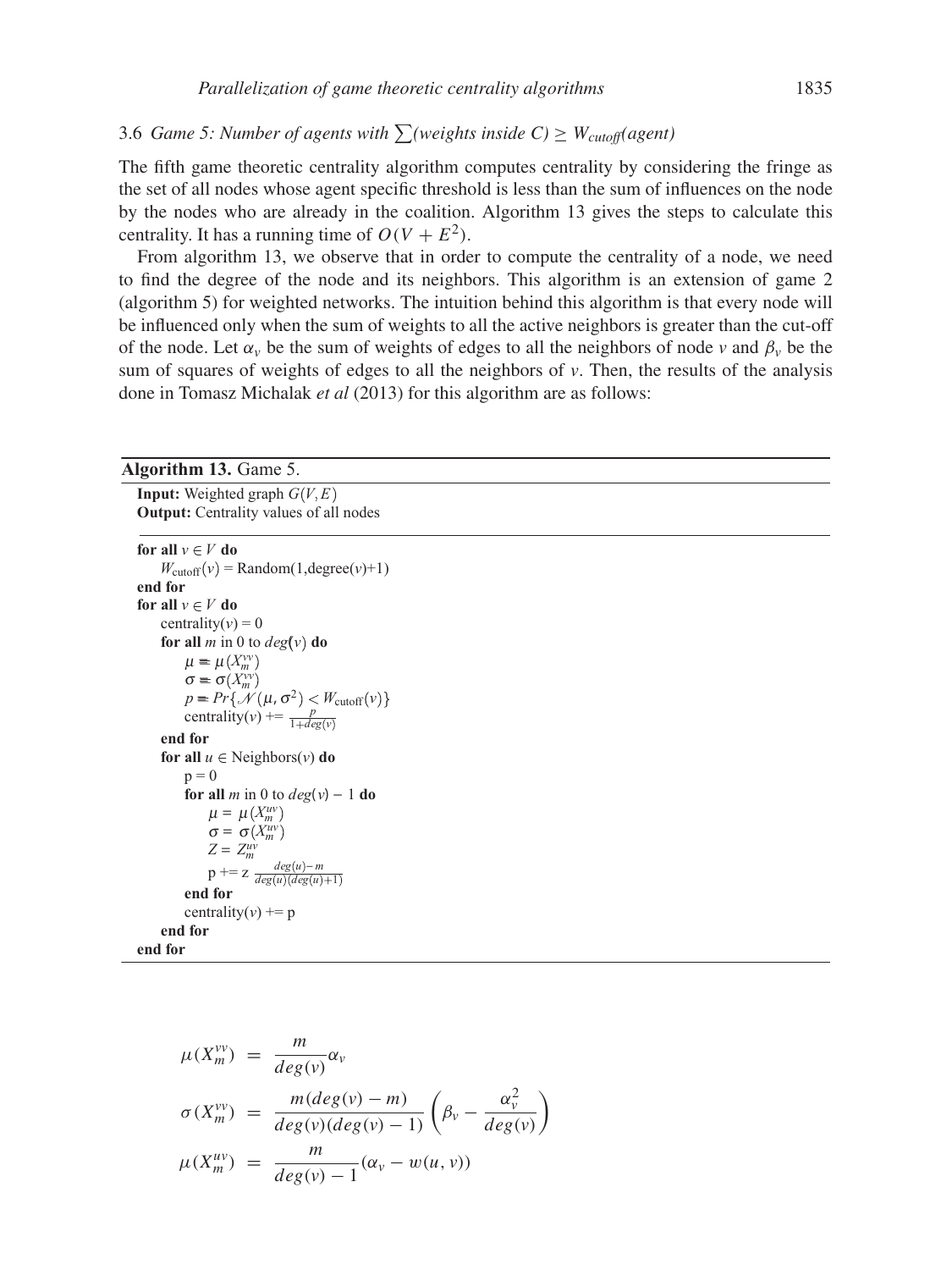1836 *M Vishnu Sankar and Balaraman Ravindran*

$$
\sigma(X_m^{uv}) = \frac{m(deg(v) - 1 - m)}{(deg(v) - 1)(deg(v) - 2)} \left(\beta_v - w(u, v)^2 - \frac{(\alpha_v - w(u, v))^2}{deg(v) - 1}\right)
$$
  

$$
Z_m^{uv} = \frac{1}{2} \left[ erf\left(\frac{W_{\text{cutoff}}(v) - \mu(X_m^{uv})}{\sqrt{2}\sigma(X_m^{uv})}\right) - erf\left(\frac{W_{\text{cutoff}}(v) - w(u, v) - \mu(X_m^{uv})}{\sqrt{2}\sigma(X_m^{uv})}\right) \right]
$$

We parallelize this algorithm using two map-reduce phases.

The first map-reduce phase of this algorithm is given in algorithm 14. The only difference between the first phase of game 1 and game 5 algorithms is the way in which the marginal contributions are calculated. So, the mapper does the same job as algorithm 3. The input to the reducer is nodes and their neighbors. Since, weighted graphs will be the input for game 5, we take the count of the occurrences of neighbor which will give the weight of the edge between the node and the neighbor. Marginal contribution of a node to itself is calculated as per the lines 5–11 of algorithm 13 in lines 5–6 of the reduce phase of algorithm 14. Marginal contribution of a node to its neighbor is calculated as per the lines 12–21 of algorithm 13 in lines 7–10 of the reduce phase of algorithm 14. Once the marginal contributions are calculated, the reducer writes the nodes and the corresponding marginal contributions to the output. The second map-reduce phase of this algorithm is essentially the same as that of the second phase of game 1 (algorithm 4) which aggregates the marginal contributions to obtain the centrality.

| <b>Algorithm 14.</b> First map-reduce phase of game 5.        |  |
|---------------------------------------------------------------|--|
| class MAPPER                                                  |  |
| method MAP(lineNumber, edge)                                  |  |
| $(nodeA, nodeB) = edge.split()$                               |  |
| EMIT(nodeA, nodeB)                                            |  |
| EMIT(nodeB, nodeA)                                            |  |
| class REDUCER                                                 |  |
| method REDUCE(node, list(neighbors))                          |  |
| $(neighbour, edgeWeight) \leftarrow neighbors$                |  |
| $degree = length(neighbour)$                                  |  |
| $weightedDegree = sum(edgeWeight)$                            |  |
| $marginalContribution = contribution (threshold)$             |  |
| EMIT(node, marginalContribution)                              |  |
| for all neighbor $\in$ neighbors do                           |  |
| $marginalContribution = contribution (threshold, edgeWeight)$ |  |
| EMIT(neighbor, marginal Contribution)                         |  |
| end for                                                       |  |

#### **4. Experimental results**

The experiments in this section are designed to show (i) that the game-theoretic centrality measures perform on par with the greedy algorithm in the context of information diffusion. (ii) The scalability of the parallelized algorithms with respective to the size of the input graph. (iii) The scalability of the algorithms with respect to the number of machines in the hadoop cluster.

We have verified the results of the parallelized algorithms on several small synthetic networks generated using the E-R model and found them to be correct, in that they returned the analytically computed Shapley values for all the nodes.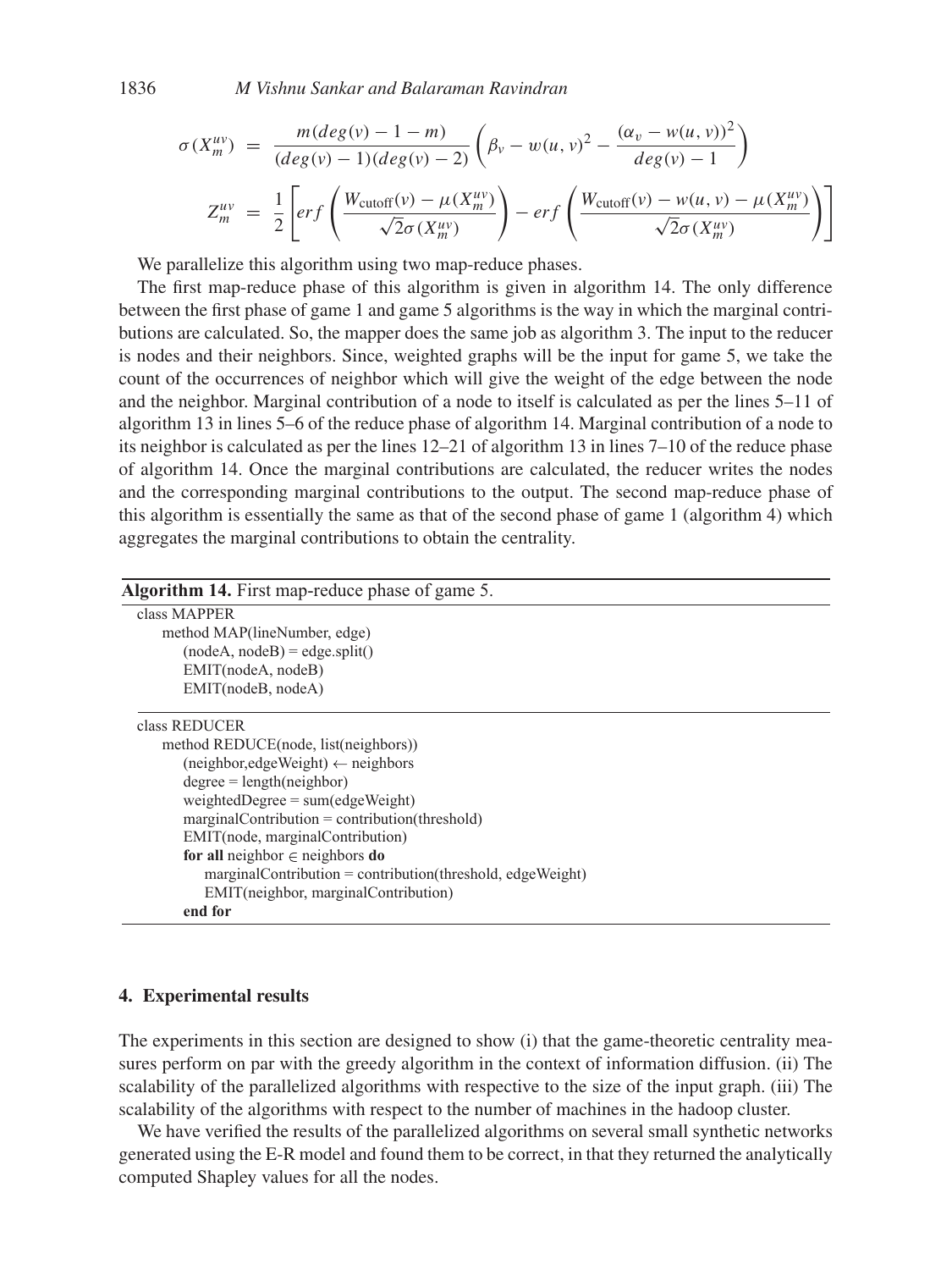#### 4.1 *Cascade experiment*

Influence spread was explored in the literature in two different contexts. One is top k problem and the other is  $\lambda$  coverage problem. In the top k problem, a set of k nodes that will maximize the influence spread in the network has to be selected. In the  $\lambda$  coverage problem, the minimum value of k that is needed to obtain the desired influence spread has to be found. We have chosen the context of top k problem for our experiment. We did the cascade experiment to find the influence spread of the top k nodes given by five game theory based centrality algorithms and the greedy algorithm. We have used the linear threshold model to find the influence spread.

**Influence model:** In this model, every node can influence the neighbor nodes and every neighbor node can influence the node. Consider the edge  $(u, v)$  from node u to node v in a graph. Let  $d<sub>v</sub>$  be the sum of weights of incoming edges of node *v*. In an unweighted network, d*<sup>v</sup>* becomes degree of node *v*. Let  $C_{u,v}$  be the weight of the edge from *u* to *v*. Then, node u has an influence of  $\frac{C_{u,v}}{d_v}$  on node *v*. Note that the sum of influences on any node is 1. A node can influence its neighbors only if it is influenced already. There will be initial set of influencers who are assumed to be influenced by external forces. This model assumes that every node in graph has a threshold associated with it. A node is said to be influenced if sum of influences on that node by its neighbors is greater than threshold of the node. Neighbors of the newly influenced node might get influenced based on the above criteria. The influence spread stops when there is no more node in the graph which could be influenced. The threshold of the nodes assumed by this model cannot be determined in the real world scenarios. So, a number of different sets of thresholds are sampled from an appropriate probability distribution and the influence spread is run for every set of threshold. The average of all these runs gives the number of nodes influenced. Typically, several different thresholds are sampled and run to cancel out the effect of threshold.

**Greedy algorithm:** Consider a network with *n* nodes. Greedy algorithm runs the cascade spread n times with every node as a initial influencer. The node which is able to influence most number of nodes in the network is considered to be the top 1 influencer. Then it considers the rest of  $n - 1$  nodes and runs the cascade experiment n-1 times with top 1 influencer and every one of the n-1 nodes as initial influencers. The node which when combined with the top 1 influencer influences most number of nodes is added to the set of top influencers and thus top 2 influencers are formed. This process is repeated  $k$  times to find the top  $k$  influencers of the network. The problem of finding the exact top k nodes is hard. Greedy algorithm is the best approximation for this problem (Kempe *et al* 2003).

We ran the cascade experiment in the collaboration network data. The network data can be obtained from http://snap.stanford.edu/data/ca-GrQc.html. This network is between collaborations of authors. Nodes in the network correspond to the authors. If an author  $u$  had collaborated with an author  $\nu$  in at least one paper, then an undirected edge is established between nodes  $\mu$  and *v* in the network. This network consists of 5242 nodes and 14496 edges. Figure 4 shows the plot of the number of nodes influenced against the number of initial influencers in this network. We observe that greedy algorithm performs well when the number of initial influencers is very less and the performance of game theoretic centrality algorithms increases as the number of initial influencers is increased. At  $k = 30$ , Game 4 and Game 5 perform marginally better than the greedy algorithm while Game 1 performs close to the greedy algorithm. Though Game 2 and Game 3 (dotted lines in figure 4) algorithms give a slightly lesser performance than greedy algorithm, the difference is not enormous. We also note that the greedy algorithm does not scale well in terms of size of the network size as well as the number of initial influencers. Detailed analysis of the game theoretic centrality algorithms is done by Tomasz Michalak *et al* (2013) and Narayanam & Narahari (2011).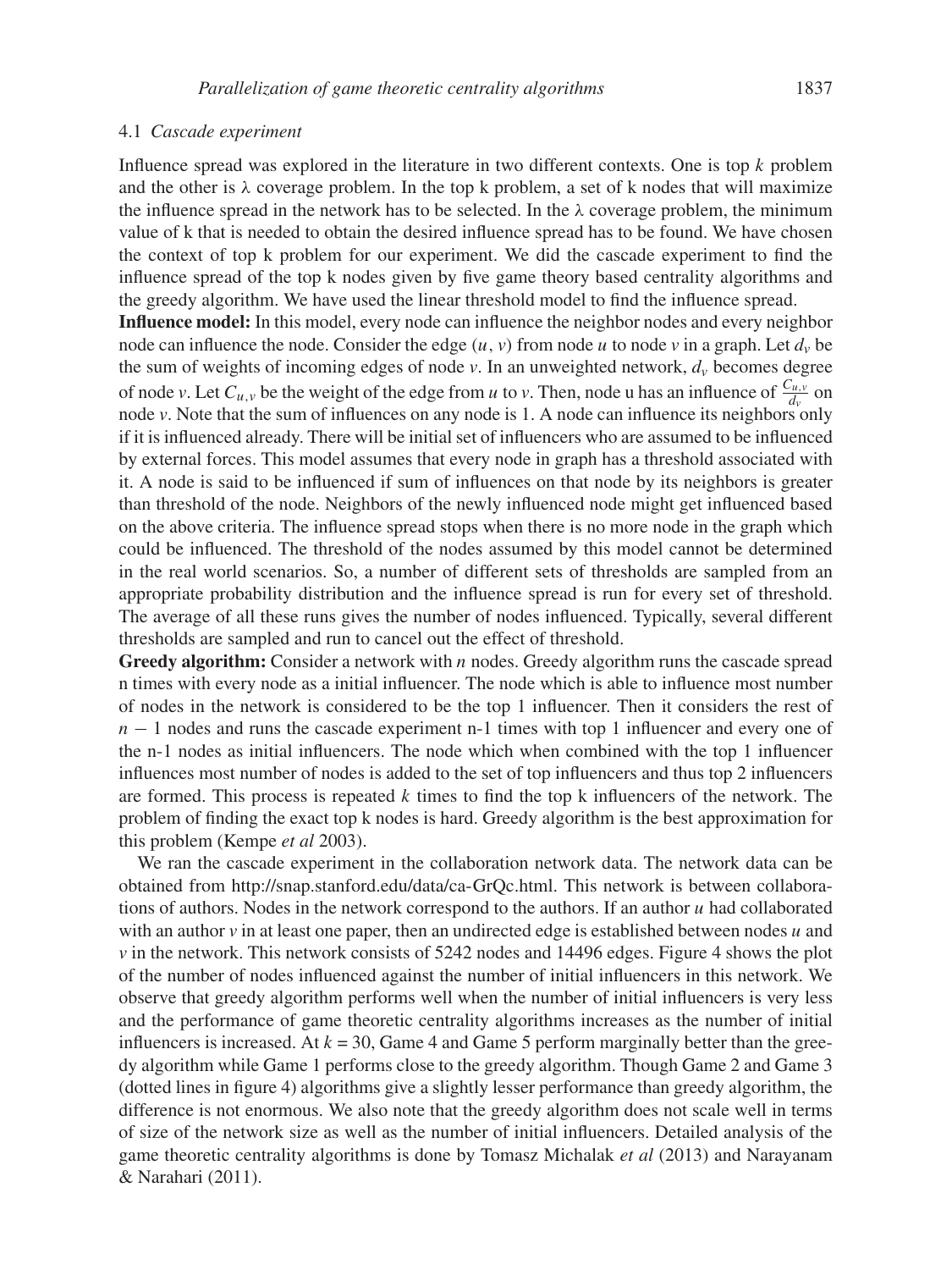

**Figure 4.** Result of cascade experiment in collaboration network.

#### 4.2 *Scalability experiments*

We generated synthetic networks to analyse the scalability of our algorithms. The synthetic networks were generated using the Barabasi–Albert model and Erdos–Renyi model.

**Barabasi–Albert model:** This model starts with small seed graph. This seed graph needs to be connected i.e., there should be a path from every node in the graph to every other node in the graph, to make sure that the final graph will be connected. The average degree of nodes in the network can be calculated by the formula,

Average degree 
$$
=
$$
  $\frac{2 * \text{ Number of edges in the graph}}{\text{Number of nodes in the graph}}.$ 

Let  $x$  denote half of the average degree. The number of nodes in the seed graph should be a little higher than  $x$ . For every other node in the network,  $x$  nodes have to be chosen from the seed graph and all the x nodes should be connected to this new node. The seed graph grows with the addition of every node and once every node gets added to the seed graph, it becomes the final graph. Note that the probability with which the  $x$  nodes in the seed graph gets selected is proportional to the degree of the nodes of the seed graph i.e., higher the degree, more is the probability of getting selected. So, the resulting graph will have few nodes with high degree and many nodes with average degree.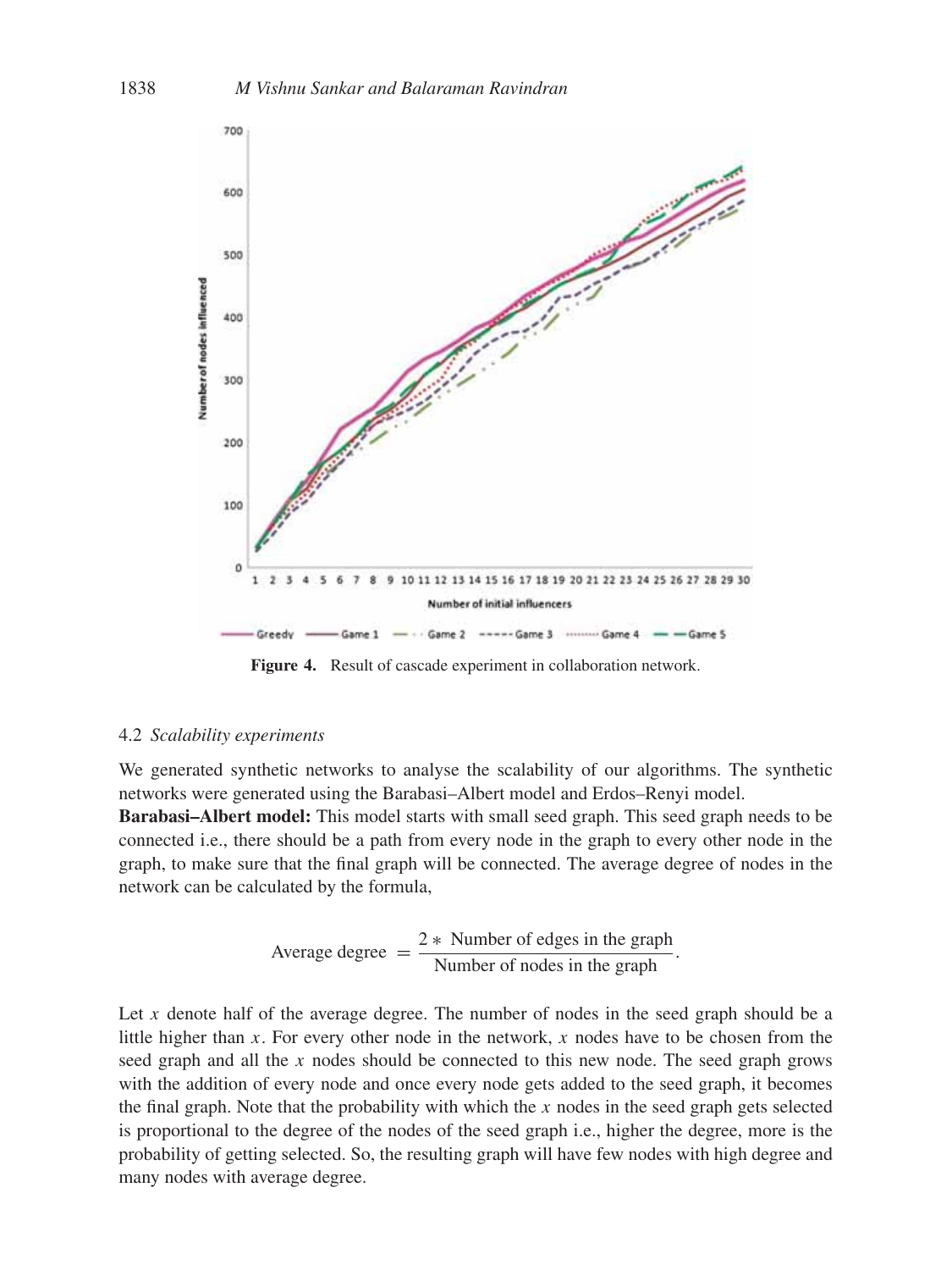**Erdos–Renyi(E–R) model:** This model generates network with the probability of existence of the edge. Depending on the density of the edges needed in the graph, the probability of existence of an edge can be calculated as follows.

Probability of existence an edge, 
$$
P = \frac{2 * \text{ Number of edges in the graph}}{\text{Number of possible edges in the graph}}.
$$

Every edge in the graph is included with probability P and discarded otherwise. We observe that the graph will have no edges if  $P$  is zero and all the edges if  $P$  is 1.

**Scalability with respect to input size:** We ran our parallelized algorithms in a hadoop cluster having 10 machines with each machine having 8 cores. We have varied the size of the input graph and have calculated the running time of these parallelized algorithms. Tables 1–6 show the running time of parallelized version of the Game 1, Game 2, Game 3, Game 4 and Game 5 algorithms in seconds for different input sizes and densities of the graphs.

| Network Size            | Density of edges |       |        |         |
|-------------------------|------------------|-------|--------|---------|
| $(\# \text{ of edges})$ | 0.01             | 0.001 | 0.0001 | 0.00001 |
| $10^{3}$                | 28               | 28    | 28     | 29      |
| 10 <sup>4</sup>         | 31               | 29    | 29     | 29      |
| 10 <sup>5</sup>         | 31               | 31    | 31     | 33      |
| $10^{6}$                | 45               | 46    | 46     | 45      |
| 10 <sup>7</sup>         | 84               | 85    | 79     | 74      |

**Table 1.** Running time of game 1 on E-R graphs of different densities in seconds.

**Table 2.** Running time of game 2 on E-R graphs of different densities in seconds.

| Network Size            | Density of edges |       |        |         |  |  |
|-------------------------|------------------|-------|--------|---------|--|--|
| $(\# \text{ of edges})$ | 0.01             | 0.001 | 0.0001 | 0.00001 |  |  |
| $10^{3}$                | 29               | 29    | 30     | 28      |  |  |
| $10^{4}$                | 30               | 28    | 29     | 29      |  |  |
| 10 <sup>5</sup>         | 32               | 29    | 31     | 33      |  |  |
| $10^{6}$                | 41               | 46    | 45     | 44      |  |  |
| 10 <sup>7</sup>         | 83               | 80    | 81     | 74      |  |  |

**Table 3.** Running time of game 3 on E-R graphs of different densities in seconds.

| Network Size    |      | Density of edges |        |         |  |  |
|-----------------|------|------------------|--------|---------|--|--|
| $#$ of edges)   | 0.01 | 0.001            | 0.0001 | 0.00001 |  |  |
| $10^{3}$        | 43   | 42               | 41     | 43      |  |  |
| 10 <sup>4</sup> | 43   | 45               | 44     | 44      |  |  |
| 10 <sup>5</sup> | 49   | 46               | 49     | 46      |  |  |
| 10 <sup>6</sup> | 109  | 89               | 70     | 70      |  |  |
| 10 <sup>7</sup> | 1616 | 913              | 301    | 167     |  |  |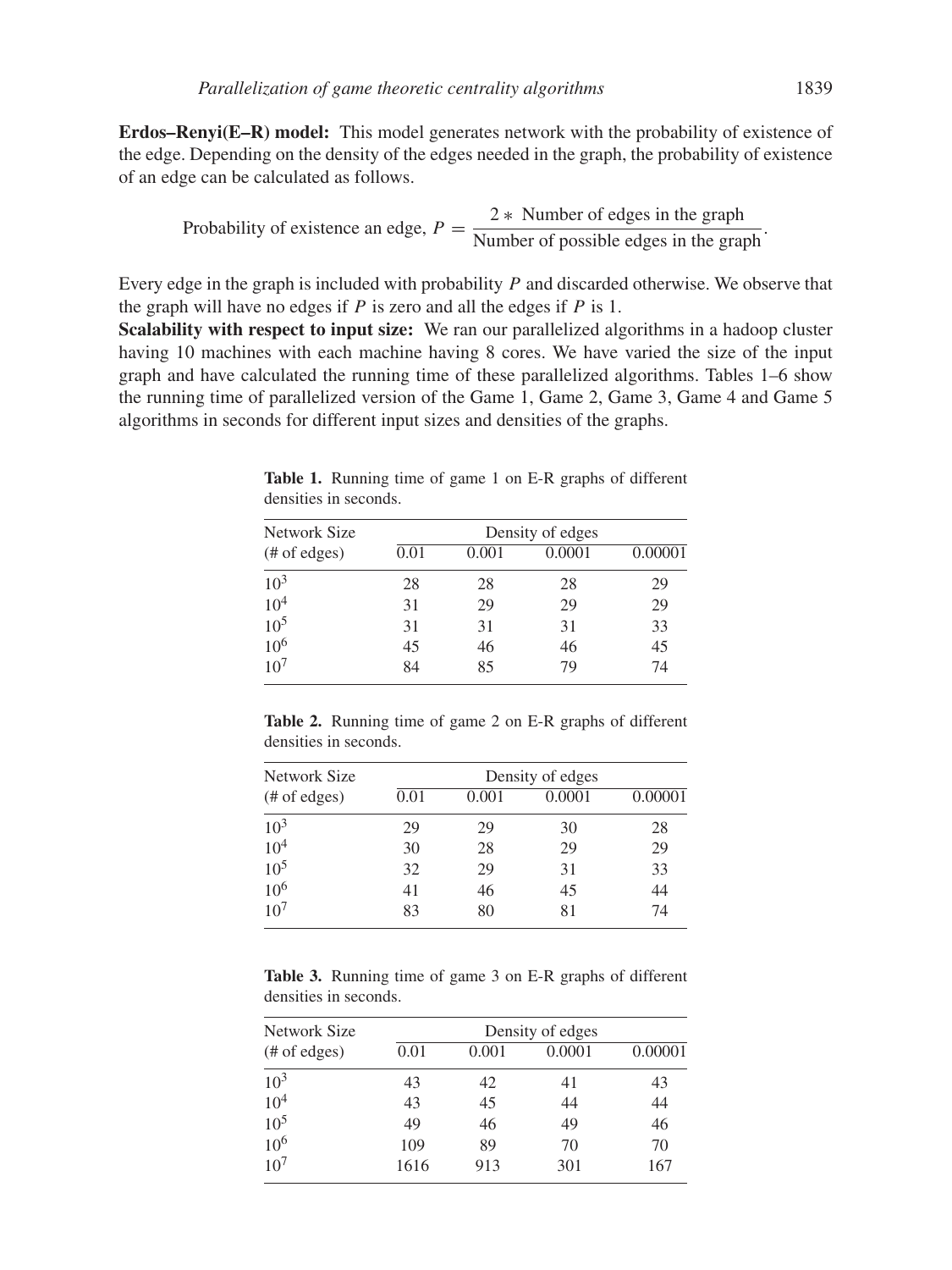| Network Size            | Density of edges |       |        |         |  |  |
|-------------------------|------------------|-------|--------|---------|--|--|
| $(\# \text{ of edges})$ | 0.01             | 0.001 | 0.0001 | 0.00001 |  |  |
| $10^{3}$                | 42               | 43    | 44     | 42      |  |  |
| 10 <sup>4</sup>         | 46               | 43    | 45     | 45      |  |  |
| 10 <sup>5</sup>         | 51               | 50    | 45     | 46      |  |  |
| 10 <sup>6</sup>         | 110              | 89    | 70     | 71      |  |  |
| 10 <sup>7</sup>         | 1735             | 886   | 312    | 176     |  |  |

**Table 4.** Running time of game 4 on E-R graphs of different densities in seconds.

**Table 5.** Running time of game 5 on E-R graphs of different densities in seconds.

| Network Size            | Density of edges |       |        |         |  |  |
|-------------------------|------------------|-------|--------|---------|--|--|
| $(\# \text{ of edges})$ | 0.01             | 0.001 | 0.0001 | 0.00001 |  |  |
| $10^{3}$                | 30               | 28    | 29     | 28      |  |  |
| 10 <sup>4</sup>         | 30               | 30    | 30     | 29      |  |  |
| 10 <sup>5</sup>         | 33               | 32    | 30     | 32      |  |  |
| 10 <sup>6</sup>         | 45               | 45    | 46     | 43      |  |  |
| 10 <sup>7</sup>         | 86               | 114   | 79     | 83      |  |  |

**Table 6.** Running time of all the game theoretic algorithms on Barabasi Albert graphs of density 0.1 in seconds.

| <b>Network</b><br><b>Size</b> | Game 1 |    | Game 2 Game 3 Game 4 |      | Game 5 |
|-------------------------------|--------|----|----------------------|------|--------|
| $10^{3}$                      | 33     | 30 | 45                   | 46   | 30     |
| $10^{4}$                      | 31     | 29 | 47                   | 48   | 30     |
| $10^{5}$                      | 31     | 30 | 93                   | 90   | 39     |
| $10^{6}$                      | 60     | 59 | 146                  | 141  | 67     |
| 10 <sup>7</sup>               | 73     | 79 | 5128                 | 5354 | 128    |

**Scalability with respect to number of CPUs in synthetic networks:** We ran our parallelized algorithms in a hadoop cluster by varying the number of machines in the cluster for a fixed input size. We chose the number of edges in the input graph to be 1 million for running game 3 and game 4 while we chose it to be 10 million for game 1, game 2 and game 5. Tables 7 and 8 show the running time of the algorithms when the number of machines in the cluster is varied. Each machine in our hadoop cluster had an 8 core CPU. So, 64 mappers or reducers can be run at a time. **Scalability with respect to number of CPUs in real world graphs:** We obtained the real world networks from Stanford large network data. The size of the network is given in table 9.

Tables 10–12 show the results on the Amazon, DBLP and Youtube networks. Increasing the number of CPUs did not have much effect on the Amazon and DBLP network. On the other hand, a performance improvement is seen in the Youtube network for game 3 and game 4 algorithms when we use multiple CPUs instead of 1 CPU. In the Amazon and DBLP network, for game 1 and game 2, one CPU performs better than multiple CPUs. The reason is that when we force hadoop to all the CPUs, when they are not required, communication overhead becomes a bottleneck.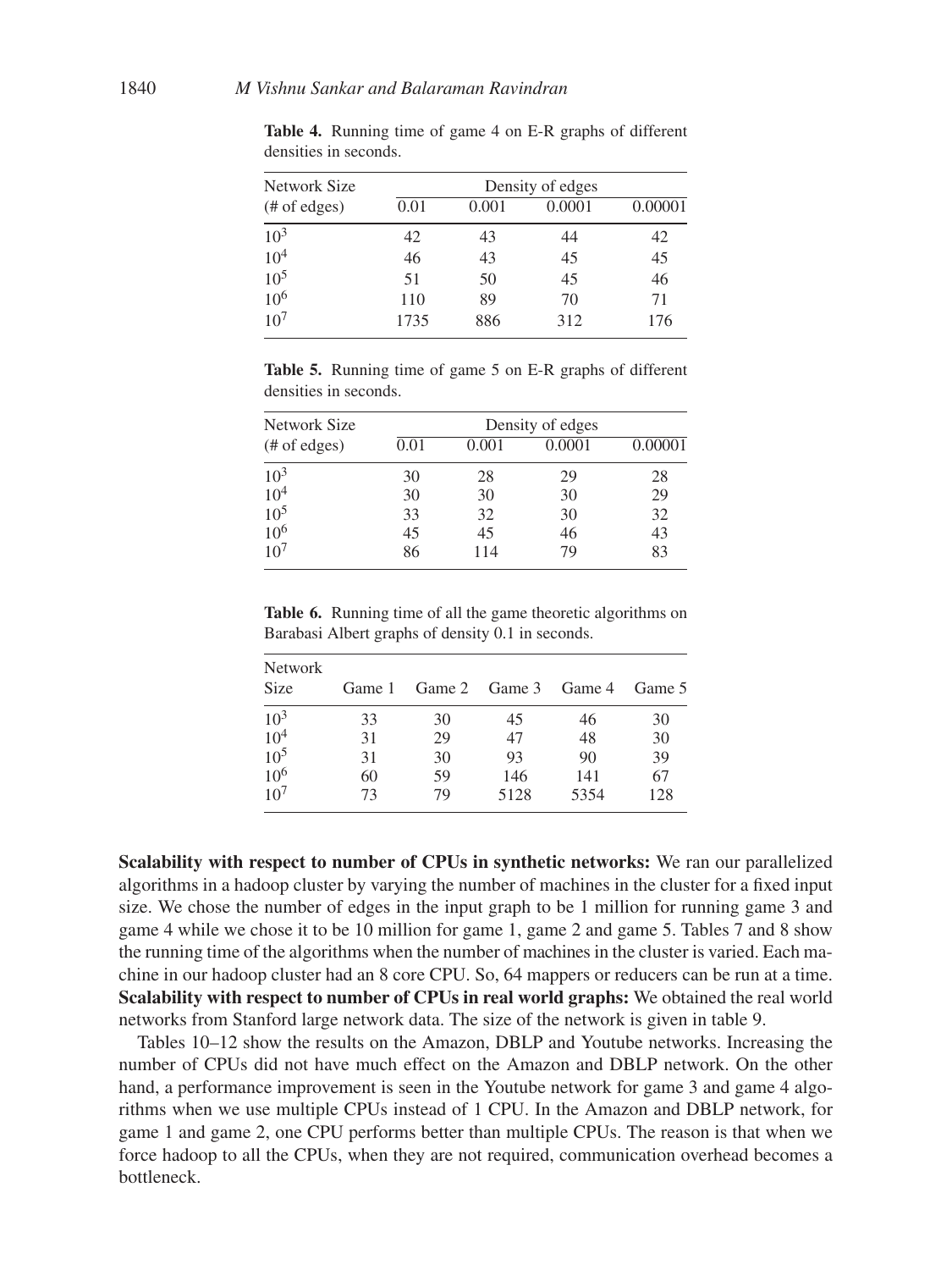| Number of<br>machines | Game 1 | Game 2 | Game 5 |
|-----------------------|--------|--------|--------|
|                       | 101    | 103    | 167    |
| 2                     | 94     | 82     | 113    |
| 3                     | 92     | 85     | 114    |
|                       | 90     | 84     | 102    |
| 5                     | 87     | 84     | 97     |
| 6                     | 84     | 84     | 97     |
|                       | 83     | 83     | 96     |
|                       | 82     | 84     | 96     |

Table 7. Running time of game 1, game 2 and game 5 algorithms in seconds on a 10 million edge network.

**Table 8.** Running time of game 3 and game 4 algorithms in seconds on a 1 million edge network.

| Number of<br>machines | Game 3 | Game 4 |
|-----------------------|--------|--------|
|                       | 632    | 606    |
| 2                     | 289    | 313    |
| 3                     | 206    | 213    |
| $\overline{4}$        | 176    | 179    |
| 5                     | 166    | 172    |
| 6                     | 146    | 144    |
|                       | 137    | 141    |
| 8                     | 146    | 141    |

**Table 9.** Networks with ground-truth communities.

| <b>Networks</b> | Nodes     | Edges     |
|-----------------|-----------|-----------|
| Youtube         | 1,134,890 | 2,987,624 |
| <b>DBLP</b>     | 317,080   | 1,049,866 |
| Amazon          | 334,863   | 925,872   |

**Table 10.** Running time of all the game theoretic algorithms on Amazon network in seconds.

| Number of<br>machines |    | Game 1 Game 2 Game 3 Game 4 |    |     | Game 5 |
|-----------------------|----|-----------------------------|----|-----|--------|
|                       | 48 | 48                          | 96 | 97  | 50     |
| 2                     | 58 | 60                          | 98 | 101 | 60     |
| 3                     | 60 | 60                          | 97 | 102 | 58     |
| 4                     | 62 | 62                          | 95 | 98  | 59     |
| 5                     | 62 | 62                          | 99 | 100 | 59     |
| 6                     | 62 | 61                          | 97 | 97  | 60     |
|                       | 62 | 62                          | 97 | 99  | 62     |
| 8                     | 62 | 62                          | 98 | 101 | 61     |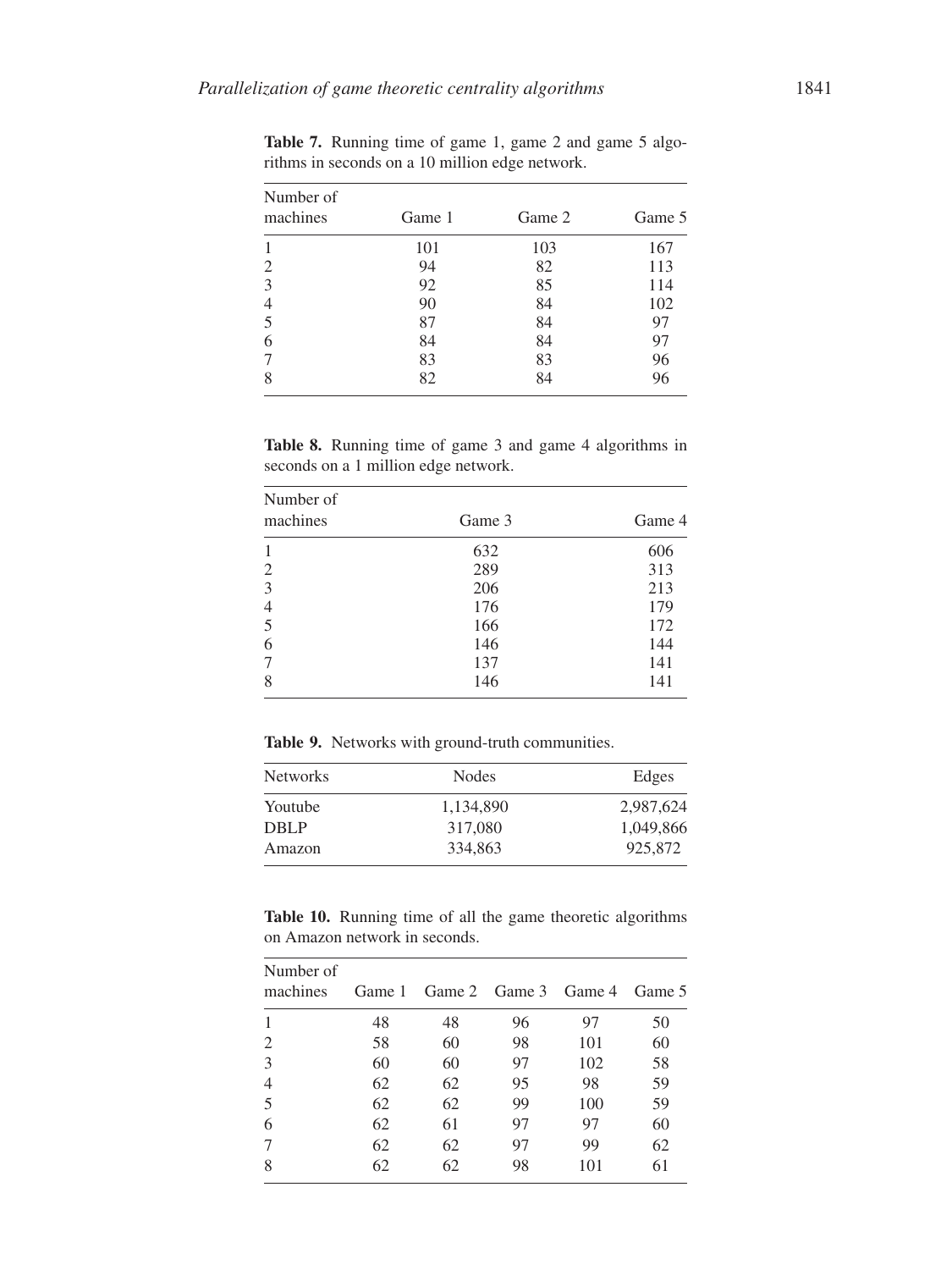| <b>Network</b><br>size | Game 1 |    | Game 2 Game 3 | Game 4 | Game 5 |
|------------------------|--------|----|---------------|--------|--------|
|                        | 49     | 49 | 124           | 128    | 50     |
| 2                      | 57     | 60 | 108           | 115    | 60     |
| 3                      | 58     | 60 | 108           | 106    | 62     |
| $\overline{4}$         | 58     | 60 | 107           | 104    | 61     |
| 5                      | 61     | 62 | 107           | 104    | 61     |
| 6                      | 62     | 60 | 102           | 101    | 63     |
| 7                      | 62     | 60 | 100           | 104    | 61     |
| 8                      | 61     | 60 | 101           | 104    | 61     |

**Table 11.** Running time of all the game theoretic algorithms on DBLP network in seconds.

**Table 12.** Running time of all the game theoretic algorithms on Youtube network in seconds.

| <b>Network</b><br>size | Game 1 | Game 2 | Game 3 | Game 4 | Game 5 |
|------------------------|--------|--------|--------|--------|--------|
|                        | 66     | 67     | 11276  | 12223  | 125    |
| 2                      | 77     | 70     | 6720   | 7435   | 104    |
| 3                      | 75     | 76     | 4530   | 4718   | 101    |
| $\overline{4}$         | 78     | 70     | 2921   | 3037   | 94     |
| 5                      | 73     | 74     | 2221   | 2221   | 93     |
| 6                      | 71     | 73     | 1766   | 1895   | 94     |
|                        | 70     | 69     | 1602   | 1750   | 93     |
| 8                      | 70     | 71     | 1580   | 1694   | 93     |

From the above experiments, we observe the following:

- We can process the networks of million edges in few seconds using the parallelization techniques even if the algorithm has a quadratic time complexity (e.g., game 3 and game 4).
- Game 1, game 2 and game 5 are highly scalable as these algorithm take only few seconds for running on network sizes which are as large as few millions of edges.
- The running time of the algorithms decreases as the density of edges in the graph decreases. This is due to the fact that every node in the sparse graph will have less number of neighbors when compared to the nodes in the dense graphs.
- Performance cannot be increased beyond a point by adding more number of CPUs for a given input size which can be inferred from the results of game 1 and game 2 algorithms on Amazon and DBLP networks.
- The running time reduces as the number of machines in the cluster is increased which can be inferred from the results of game 3 and game 4 algorithms on the Youtube network.

# **5. Conclusions**

In this work, we have presented parallel versions of several Shapley value based centrality algorithms and have shown their scaling behavior on networks with a few million edges. We were able to process most of these large networks in few seconds. We have also presented an elegant